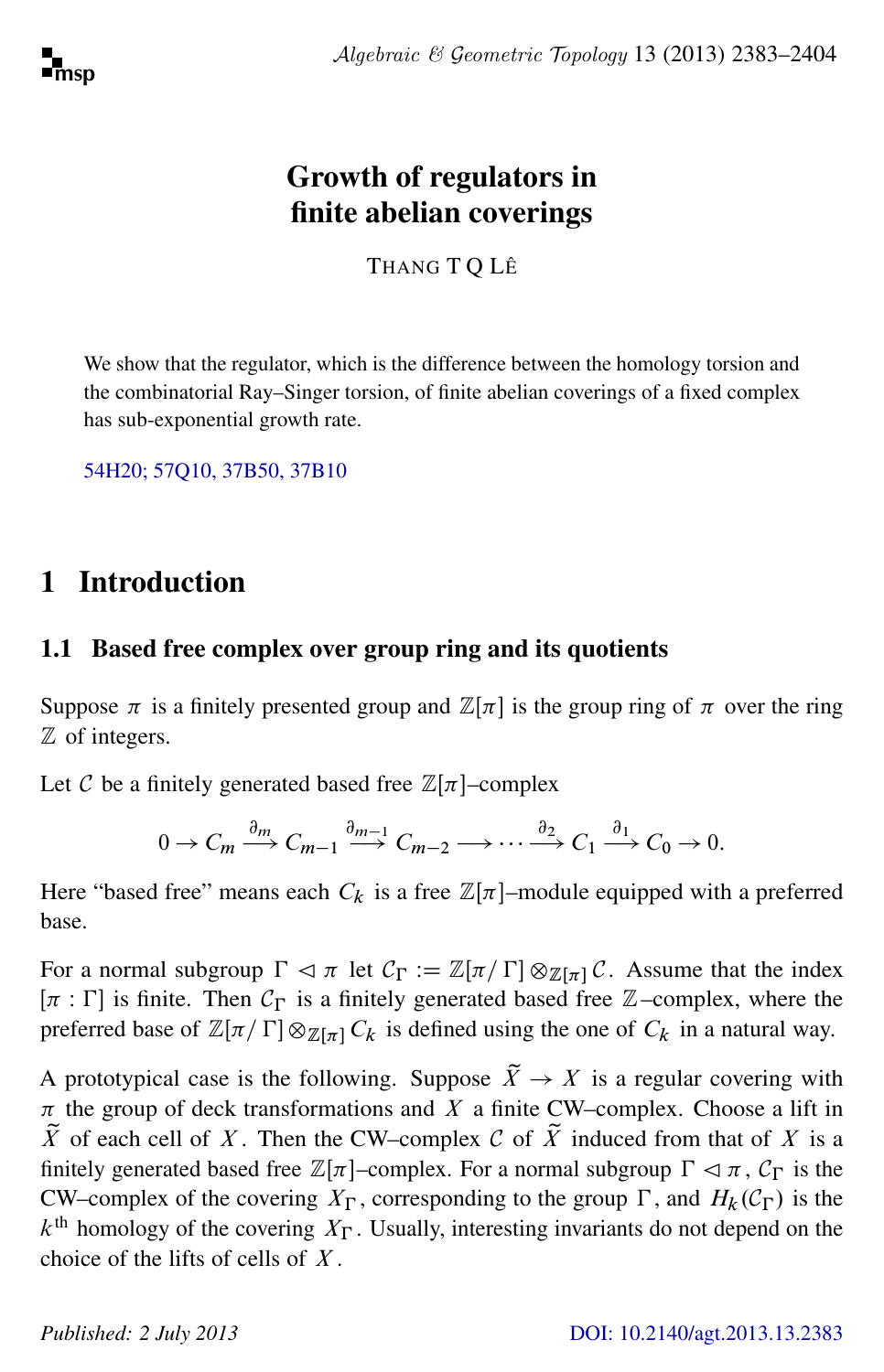# 1.2 Two torsions

We can define two torsions of the quotient complex  $C_{\Gamma}$ , the homology torsion  $\tau^H(C_{\Gamma})$ and the combinatorial Ray–Singer torsion  $\tau^{RS}(\mathcal{C}_{\Gamma})$ , as follows. The homology torsion is

$$
\tau^H(\mathcal{C}_{\Gamma}) := \left(\prod_k^* |\text{tor}_{\mathbb{Z}}(H_k(\mathcal{C}_{\Gamma}))|\right)^{-1} \in \mathbb{R}_+,
$$

where  $\text{tor}_{\mathbb{Z}}(M)$  is the  $\mathbb{Z}$ -torsion part of the finitely generated abelian group M, and  $\prod_{k=1}^{k} a_k$  is the alternating product

$$
\prod_k^* a_k = \prod_k a_k^{(-1)^k}.
$$

The Ray–Singer torsion of  $C_{\Gamma}$  is

$$
\tau^{RS}(\mathcal{C}_{\Gamma}) = \prod_{k}^* \det'(\partial_k) \in \mathbb{R}_+
$$

where det' is the geometric determinant of linear maps between based Hermitian spaces. We recall the definition of  $det'$  in [Section 2.](#page-4-0)

### 1.3 Comparison: general question

We want to compare the asymptotics of the two torsions as  $\Gamma$  becomes "thinner and thinner in  $\pi$ ", so that  $\pi / \Gamma$  approximates  $\pi$  in the following sense. A finite set S of generators of  $\pi$  defines a word length function  $l_s$  (and hence a metric) on  $\pi$ . Define

<span id="page-1-0"></span>
$$
\langle \Gamma \rangle := \min \{ l_{\mathcal{S}}(x) \mid x \in \Gamma \setminus \{e\} \}.
$$

Here  $e$  is the unit of  $\pi$ . In all that follows, statements do not depend on the choice of the generator set  $S$ , since the metrics of two different generator sets are quasi-isometric.

We are interested in the following question: Suppose C is  $L^2$ -acyclic (see eg Lück [\[12\]](#page-20-0)). Under what conditions does it hold that

(1) 
$$
\lim_{\begin{array}{c}\langle\Gamma\rangle\to\infty,\\|\pi:\Gamma|<\infty\end{array}}\frac{\ln(\tau^H(\mathcal{C}_{\Gamma}))-\ln(\tau^{RS}(\mathcal{C}_{\Gamma}))}{|\pi:\Gamma|}=0?
$$

The motivation of this question comes from the question [\[12\]](#page-20-0): can one approximate  $L^2$ -torsions by finite-dimensional analogs? In some favorable conditions, one expects that the growth rate of each of  $\tau^H$  and  $\tau^{RS}$  is the  $L^2$ -torsion, hence they must be the same.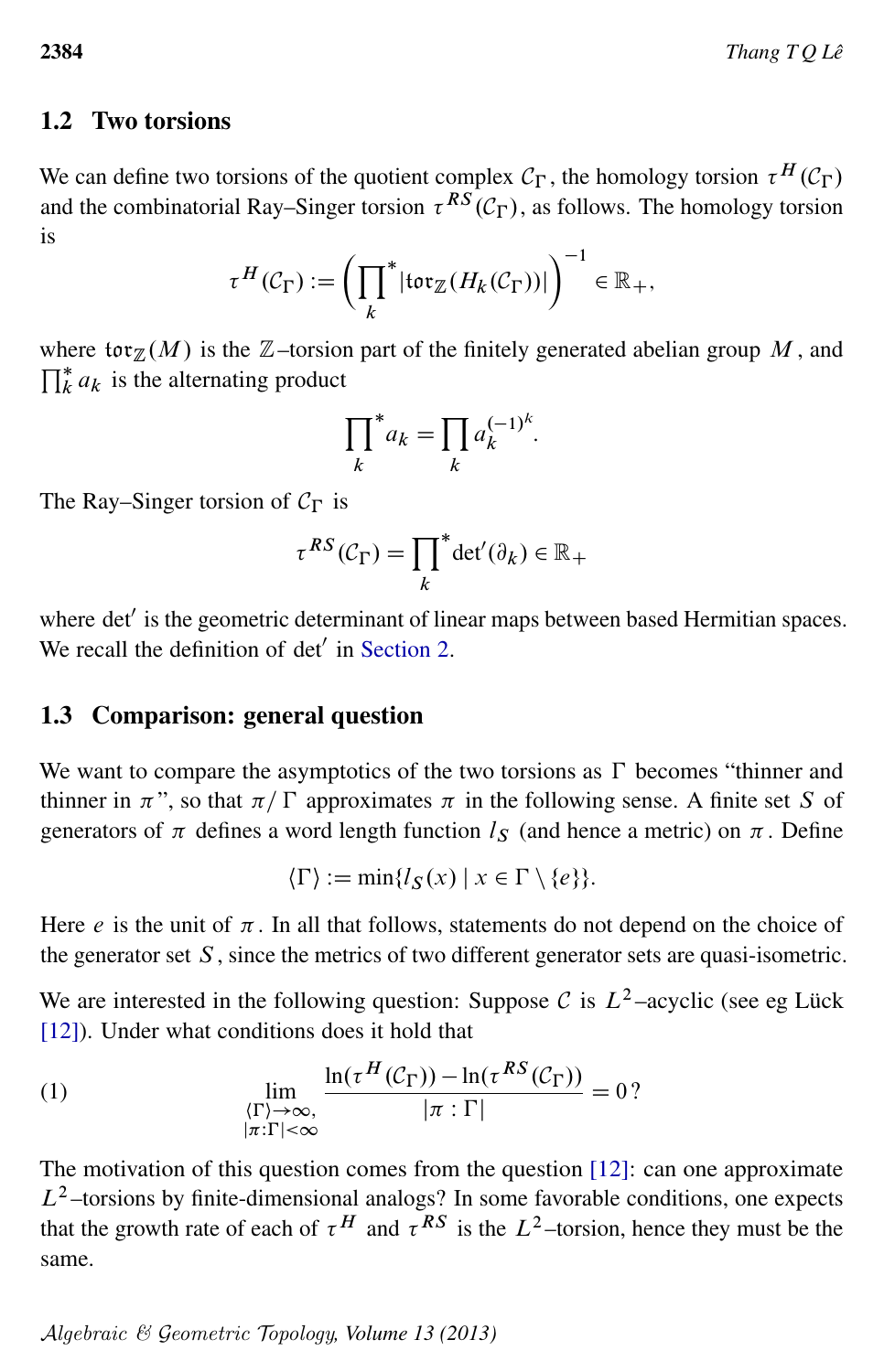**Remark 1.1** (a) If  $\{\Gamma_n, n = 1, 2, ...\}$  is a sequence of exhausting nested normal subgroups of  $\pi$ , ie,  $\Gamma_{n+1} \subset \Gamma_n$  and  $\bigcap_n \Gamma_n = \{e\}$ , then  $\lim_{n \to \infty} \langle \Gamma_n \rangle = \infty$ . The limit in [\(1\)](#page-1-0) is more general (stronger) than the limit of an exhausting nested sequence, as we do not have the "nested" property.

(b) There exists a sequence  $\Gamma_n \lhd \pi$  such that  $\lim_{n\to\infty} \langle \Gamma_n \rangle = \infty$  if and only if  $\pi$  is residually finite. Hence, the left hand side of [\(1\)](#page-1-0) makes sense only when  $\pi$  is residually finite.

(c) Define  $tr_{\pi}(x) = \delta_{x,e}$  for  $x \in \pi$ . This functional trace is the base for the definition of many combinatorial  $L^2$ -invariants. For a fixed  $x \in \pi$ , we have

(2) 
$$
\lim_{\Gamma \to \infty} \text{tr}_{\pi/\Gamma}(x) = \text{tr}_{\pi}(x).
$$

This is the reason why one expects that as  $\langle \Gamma \rangle \rightarrow \infty$ , many  $L^2$ –invariants (under some technical conditions) can be approximated by the corresponding invariants of  $\pi / \Gamma$ .

# 1.4 Main results

<span id="page-2-0"></span>The main result of the paper treats the case  $\pi = \mathbb{Z}^n$ .

**Theorem 1** Suppose C is an  $L^2$ -acyclic finitely generated based free  $\mathbb{C}[\mathbb{Z}^n]$ -complex. Then [\(1\)](#page-1-0), with  $\pi = \mathbb{Z}^n$ , holds true.

We will not give the definition of  $L^2$ -acyclicity. Instead, for  $\pi = \mathbb{Z}^n$ , we will use an equivalent definition (Elek [\[4\]](#page-20-1), Lück [\[12\]](#page-20-0)): the  $L^{(2)}$  homology  $H_k^{(2)}$  $k^{(2)}(\mathcal{C})$  vanishes if and only if  $H_k(\mathcal{C} \otimes_{\mathbb{Z}[\mathbb{Z}^n]} F) = 0$ . Here F is the fractional field of the commutative domain  $\mathbb{Z}[\mathbb{Z}^n]$ .

Remark 1.2 (a) Our result does not imply that

$$
\lim_{\substack{\langle \Gamma \rangle \to \infty, \\ |\pi : \Gamma| < \infty}} \frac{\ln(\tau^H(\mathcal{C}_{\Gamma}))}{|\pi : \Gamma|} = \lim_{\substack{\langle \Gamma \rangle \to \infty, \\ |\pi : \Gamma| < \infty}} \frac{\ln(\tau^{RS}(\mathcal{C}_{\Gamma}))}{|\pi : \Gamma|},
$$

as we cannot prove the existence of each of the limits. For  $\pi = \mathbb{Z}$ , it was known that both limits exist and are equal to the  $L^2$ -torsion of C; see González-Acuña and Short [\[6\]](#page-20-2), Riley [\[17\]](#page-20-3), and Lück [\[12\]](#page-20-0). Even for the case where  $\pi = \mathbb{Z}^2$  and C is a 2–term complex  $0 \to C_1 \to C_0 \to 0$  (so that only  $H_0(\mathcal{C})$  is non-trivial), there is still no proof of the conjecture that the  $L^2$ -torsion is equal to either of the above limits. For results and discussions of this and related conjectures, see Lück [\[12;](#page-20-0) [11\]](#page-20-4), Bergeron and Venkatesh [\[1\]](#page-19-0), Lê [\[10;](#page-20-5) [9\]](#page-20-6), Friedl and Jackson [\[5\]](#page-20-7), and Silver and Williams [\[20\]](#page-20-8).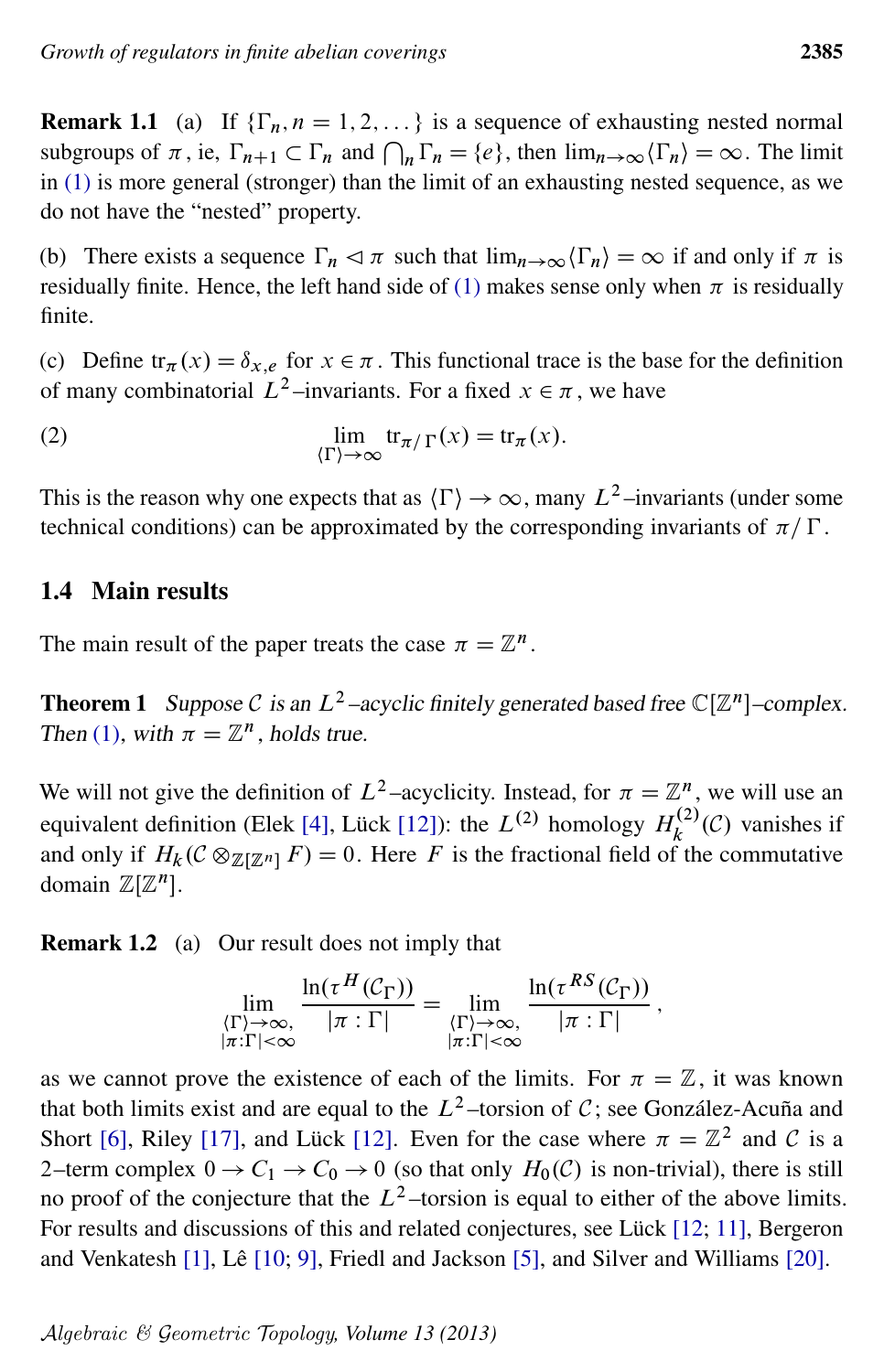(b) It should be noted that the exact calculation of the torsion part of the homology of finite coverings, even in the abelian case, is very difficult; see Hillman and Sakuma [\[7\]](#page-20-9), Mayberry and Murasugi [\[13\]](#page-20-10), and Porti [\[15\]](#page-20-11) for some partial results.

# 1.5 Refinement

Suppose  $\pi$  is residually finite and the  $L^2$ -homology  $H_k^{(2)}$  $k_k^{(2)}(\mathcal{C}) = 0$  for some k. For any normal subgroup  $\Gamma \lhd \pi$  of finite index, the homology group  $H_k(\mathcal{C}_{\Gamma})$  is a finitely generated abelian group. Because  $H_k^{(2)}$  $k^{(2)}(\mathcal{C}) = 0$  one should expect that  $H_k(\mathcal{C}_{\Gamma})$  is negligible. In fact, a theorem of Lück [\[11\]](#page-20-4) (and Kazhdan for this case) says that

<span id="page-3-1"></span>
$$
\lim_{\substack{\langle \Gamma \rangle \to \infty, \\ |\pi : \Gamma| < \infty}} \frac{\text{rk}_{\mathbb{Z}} H_k(\mathcal{C}_{\Gamma})}{|\pi : \Gamma|} = 0.
$$

This means the free part  $H_k(\mathcal{C}_{\Gamma})$ <sub>free</sub> of  $H_k(\mathcal{C}_{\Gamma})$  is small compared to the index. There is another measure of the free part  $H_k(\mathcal{C}_\Gamma)_{\text{free}}$ , denoted by  $R_k(\mathcal{C}_\Gamma)$  and called the regulator, or volume; see [\[1\]](#page-19-0) and [Section 3.](#page-5-0) Another expression of the fact that  $H_k(\mathcal{C}_{\Gamma})_{\text{free}}$  is small compared to the index is expressed in the following statement, which complements the result of Kazhdan and Lück.

<span id="page-3-0"></span>**Theorem 2** Suppose C is a finitely generated based free  $\mathbb{Z}[\pi]$ -complex with  $\pi = \mathbb{Z}^n$ and  $H_k^{(2)}$  $k_k^{(2)}(\mathcal{C}) = 0$  for some index k. Then

(3) 
$$
\lim_{\begin{array}{c}\langle\Gamma\rangle\to\infty,\\|\pi:\Gamma|<\infty\end{array}}\frac{\ln \mathrm{vol}(H_k(\mathcal{C}_{\Gamma})_{\mathrm{free}})}{|\pi:\Gamma|}=0.
$$

Remark 1.3 The question (and some form of the conjecture) about the growth rate of regulators was first raised in [\[1\]](#page-19-0), where, among other things, a special case of [Theorem 2](#page-3-0) was established: It was proved that if  $\pi = \mathbb{Z}^n$  and  $\Gamma$  runs the set of sublattices of the form  $k\mathbb{Z}^n$ , then [\(3\)](#page-3-1) holds. The proof there can be modified to include the case when  $\Gamma$  runs the set of *uniform sublattices*, as defined in [\[16\]](#page-20-12). Our result removes any restriction on  $\Gamma$ .

# 1.6 On the proofs

For the proofs we use tools in commutative algebra and algebraic geometry. In particular, we make essential use of the theory of torsion points in Q–algebraic set (a simple version of the Manin–Mumford principle). We hope that the methods and results can be adapted to the case of elementary amenable groups.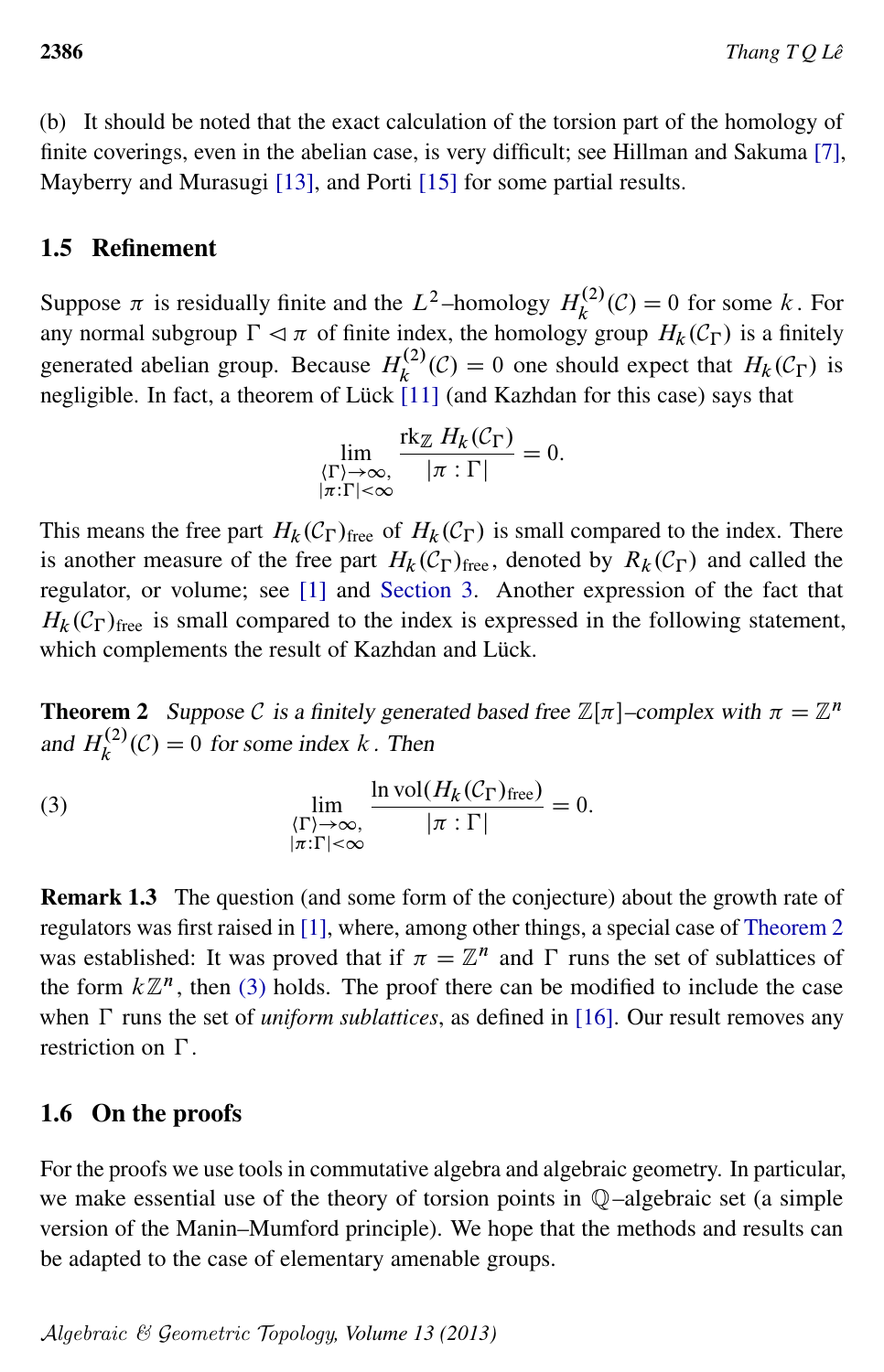# Acknowledgements

I would like to thank M Baker, N Bergeron, H Dao, W Lück, A Thom, U Zannier and the anonymous referee for helpful discussions/comments. The author is supported in part by an NSF grant.

# 1.7 Organization of the paper

In [Section 2](#page-4-0) we recall the notions of geometric determinant and volume. We discuss the relation between homology and Ray–Singer torsions in [Section 3.](#page-5-0) An overview of the theory of torsion points in algebraic set is given in [Section 4.](#page-7-0) [Section 5](#page-11-0) contains a crucial growth estimate which is needed in the proofs of the main theorems, given in [Section 6.](#page-16-0)

# <span id="page-4-0"></span>2 Geometric determinant, lattices and volume in based Hermitian spaces

In this section we recall the definition of geometric determinant and basic facts about volumes of lattices in based Hermitian spaces.

# 2.1 Geometric determinant

For a linear map  $f: V_1 \to V_2$ , where each  $V_i$  is a finite-dimensional Hermitian space, the *geometric determinant*  $\det'(f)$  is the product of all non-zero singular values of f. Recall that  $x \in \mathbb{R}$  is singular value of f if  $x \ge 0$  and  $x^2$  is an eigenvalue of  $f^*f$ . By convention,  $det'(f) = 1$  if f is the 0 map. Thus we always have  $det'(f) > 0$ .

<span id="page-4-1"></span>Since the maximal singular value of f is the norm  $|| f ||$ , we have

(4) 
$$
\det'(f) \le ||f||^{\dim V_2} \text{ if } f \text{ is non-zero.}
$$

**Remark 2.1** The geometric meaning of det f is the following. The map f restricts to a linear isomorphism  $f'$  from  $\text{Im}(f^*)$  to  $\text{Im}(f)$ ; each is a Hermitian space. Then det'  $f = |\det(f')|$ , where the ordinary determinant  $\det(f')$  is calculated using orthonormal bases of the Hermitian spaces.

# 2.2 Based Hermitian space and volume

Suppose W is a finite-dimensional *based Hermitian space*, ie, a C–vector space equipped with an Hermitian product  $(\cdot, \cdot)$  and a preferred orthonormal basis. The  $\mathbb{Z}-$ submodule  $\Omega \subset W$  spanned by the basis is called the *fundamental lattice*.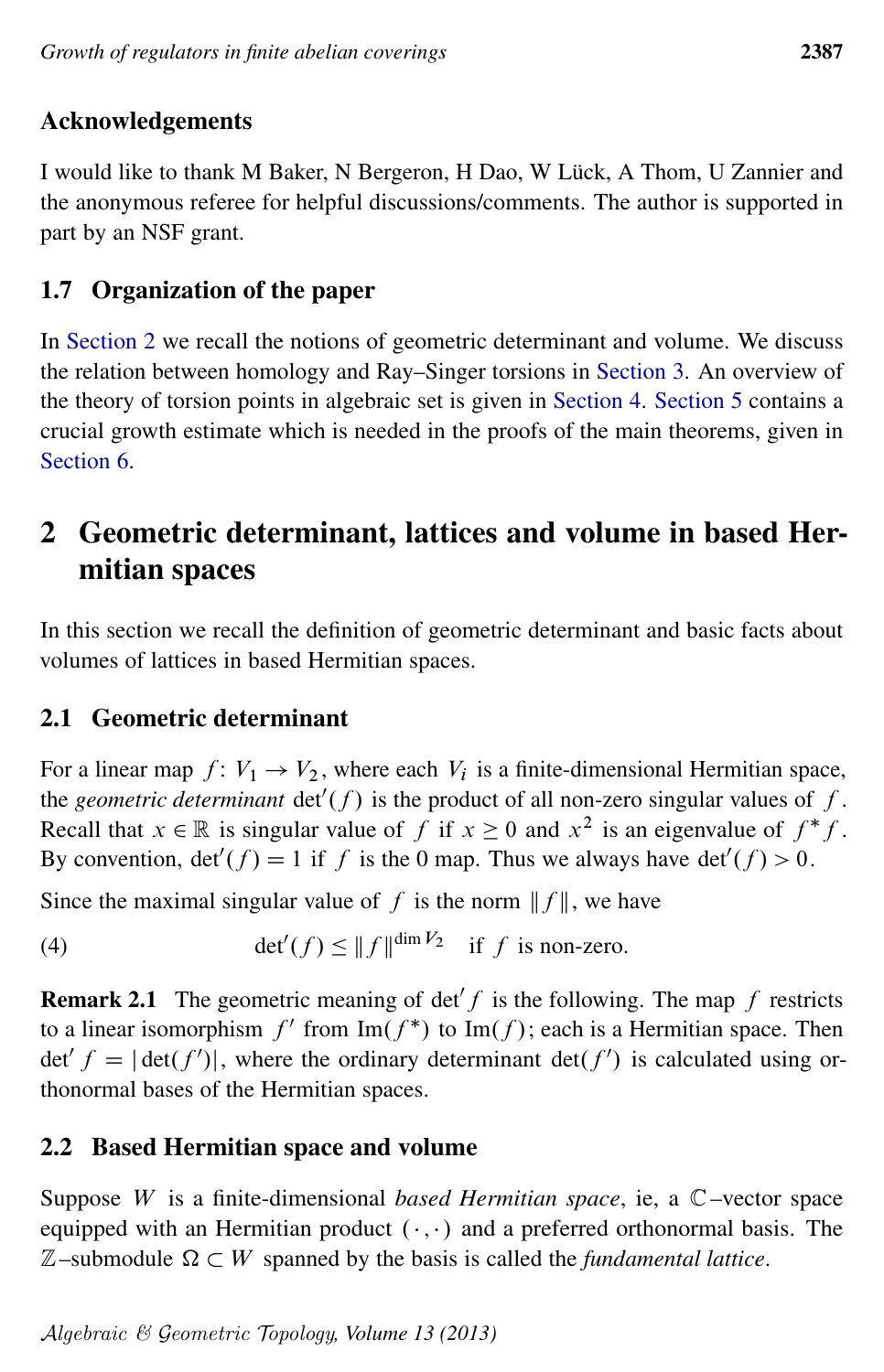For a  $\mathbb{Z}$ -submodule (also called a *lattice*)  $\Lambda \subset W$  with  $\mathbb{Z}$ -basis  $v_1, \ldots, v_l$ , define

$$
vol(\Lambda) = |det((v_i, v_j)_{i,j=1}^l)|^{1/2}.
$$

By convention, the volume of the 0 space is 1. If  $\Lambda \subset \Omega$ , we say that  $\Lambda$  is an *integral lattice*. It is clear that vol $(\Lambda) \geq 1$  if  $\Lambda$  is an integral lattice.

For a  $\mathbb{C}$ –subspace  $V \subset W$ , the lattice  $V^{(\mathbb{Z})} := V \cap \Omega$  is called the  $\mathbb{Z}$ –support of V. We define

$$
\text{vol}(V) := \text{vol}(V^{(\mathbb{Z})}).
$$

A lattice  $\Lambda \subset \Omega$  is *primitive* if is cut out from  $\Omega$  by some subspace, ie,  $\Lambda = V^{(\mathbb{Z})}$  for some subspace  $V \subset W$ . By definition, any primitive lattice is integral.

As usual, we say that a subspace  $V \subset W$  is *defined over*  $\mathbb Q$  if it is defined by some linear equations with rational coefficients (using the coordinates in the preferred base). It is easy to see that V is defined over  $\mathbb Q$  if and only if it is spanned by its  $\mathbb Z$ –support.

Suppose  $V_1$ ,  $V_2$  are subspaces of W defined over Q, and  $f: V_1 \rightarrow V_2$  is a C–linear map. We say that f is *integral* if  $f(V_1^{(\mathbb{Z})})$  $Y_1^{(\mathbb{Z})}) \subset V_2^{(\mathbb{Z})}$  $\frac{1}{2}$ .

We summarize some well-known properties of volumes of lattices (see eg Bertrand [\[2\]](#page-19-1)).

**Proposition 2.1** Suppose  $V_1$ ,  $V_2$  are subspaces of W defined over  $\mathbb Q$  of a based Hermitian space W and  $f: V_1 \to V_2$  is an integral, non-zero  $\mathbb C$ –linear map. Then

<span id="page-5-2"></span>(5) 
$$
vol(V_1 + V_2) \leq vol(V_1) vol(V_2),
$$

<span id="page-5-1"></span>(6) 
$$
\text{vol}(\ker f) \text{ vol}[f(V_1^{(\mathbb{Z})})] = \det'(f) \text{ vol}(V_1).
$$

For a detailed discussion of [\(6\)](#page-5-1) and its generalizations to lattices in  $\mathbb{Z}[\mathbb{Z}^n]$ , see Raimbault [\[16\]](#page-20-12).

# <span id="page-5-0"></span>3 Regulator, homology torsion and Ray–Singer torsion

In this section we explain the relation between the homology torsion and the combinatorial Ray–Singer torsion. [Proposition 3.1](#page-7-1) of this section will be used in the proof of main theorems.

Throughout this section we fix a finitely generated based free  $\mathbb{Z}$ –complex  $\mathcal E$ 

$$
0 \to E_m \xrightarrow{d_{m-1}} E_{m-1} \xrightarrow{d_{m-1}} E_{m-2} \longrightarrow \cdots \xrightarrow{d_2} E_1 \xrightarrow{d_1} E_0 \to 0.
$$

Define a Hermitian product on  $E_k \otimes_{\mathbb{Z}} \mathbb{C}$  such that the preferred base is an orthonormal base. Now  $E_k \otimes_{\mathbb{Z}} \mathbb{C}$  becomes a based Hermitian space.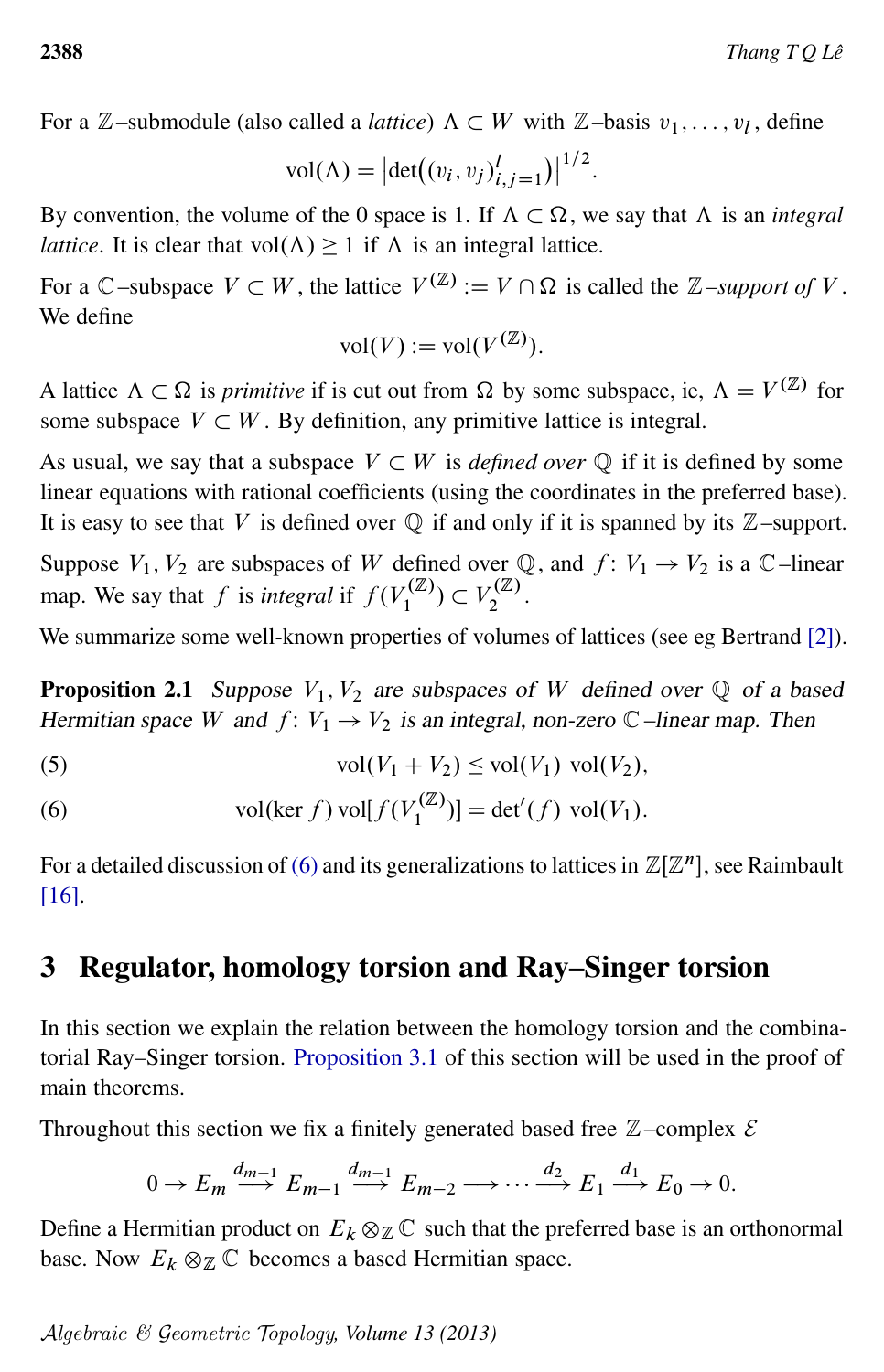We use the notation

$$
Z_k = \ker d_k
$$
,  $B_k = \text{Im } d_{k+1}$ ,  $\overline{B}_k = (B_k \otimes_{\mathbb{Z}} \mathbb{C}) \cap E_k$ .

Let  $d_k^*$  $k^*$ :  $E_{k-1} \to E_k$  be adjoint of  $d_k$  and  $D_k$ :  $E_k \to E_k$  be defined by

$$
D_k = d_k^* d_k + d_{k+1} d_{k+1}^*.
$$

#### 3.1 Ray–Singer torsion and homology torsion

Define the Ray–Singer torsion and the homology torsion of  $\mathcal E$  by

$$
\tau^{RS}(\mathcal{E}) = \prod_{k}^{*} \det'(d_k) \in \mathbb{R}_{+},
$$

$$
\tau^{H}(\mathcal{E}) = \left(\prod_{k}^{*} |\text{tor}_{\mathbb{Z}}(H_k(\mathcal{E}))|\right)^{-1}
$$

:

Remark 3.1 The Ray–Singer torsion and the homology torsion can be defined through the classical Reidemeister torsion as follows.

Let  $\tilde{h}_k$  be an orthonormal basis of ker $(D_k) \otimes_{\mathbb{Z}} \mathbb{C} = H_k(\mathcal{E} \otimes_{\mathbb{Z}} \mathbb{C})$ . With the bases  $\{\tilde{h}_k\}$ of the homology of  $\mathcal{E} \otimes_{\mathbb{Z}} \mathbb{C}$ , one can define the Reidemeister torsion  $\tau^R(\mathcal{E} \otimes_{\mathbb{Z}} \mathbb{C}, \{\widetilde{\mathfrak{h}}_k\})$ , defined up to signs (see eg Turaev [\[21\]](#page-21-0)). It is not difficult to show that

$$
\tau^{RS}(\mathcal{E}) = \left| \tau^R(\mathcal{E} \otimes_{\mathbb{Z}} \mathbb{C}, \{\widetilde{\mathfrak{h}}_k\}) \right|.
$$

Both  $\overline{B}_k$  and  $Z_k$  are primitive lattices in  $E_k$ , and  $\overline{B}_k \subset Z_k$ . There is a collection  $\mathfrak{h}_k$ of elements of  $Z_k \subset E_k$  that descend to a basis of the group  $Z_k/\overline{B}_k$ , the free part of  $H_k(\mathcal{E})$ . Since  $\mathfrak{h}_k$  is a basis of  $H_k(\mathcal{E} \otimes_{\mathbb{Z}} \mathbb{C})$ , the Reidemeister torsion  $\tau^R(\mathcal{E} \otimes_{\mathbb{Z}} \mathbb{C}, \{\mathfrak{h}_k\})$ is defined. It is not difficult to prove the following generalization of the Milnor–Turaev formula [\[14;](#page-20-13) [21\]](#page-21-0):

$$
\tau^H(\mathcal{E}) = |\tau^R(\mathcal{E} \otimes_{\mathbb{Z}} \mathbb{C}, \{\mathfrak{h}_k\})|.
$$

#### 3.2 Regulators

By definition,  $H_k(\mathcal{E})=Z_k/B_k$ . The Z–torsion of  $H_k(\mathcal{E})$  is  $\overline{B}_k/B_k$ , and the free part  $H_k(\mathcal{E})_{\text{free}}$  is isomorphic to  $Z_k/\overline{B}_k$ . For this reason, we define the volume vol $(H_k(\mathcal{E})_{\text{free}})$  to be

$$
R_k(\mathcal{E}) := \frac{\text{vol}(Z_k)}{\text{vol}(\overline{B}_k)}.
$$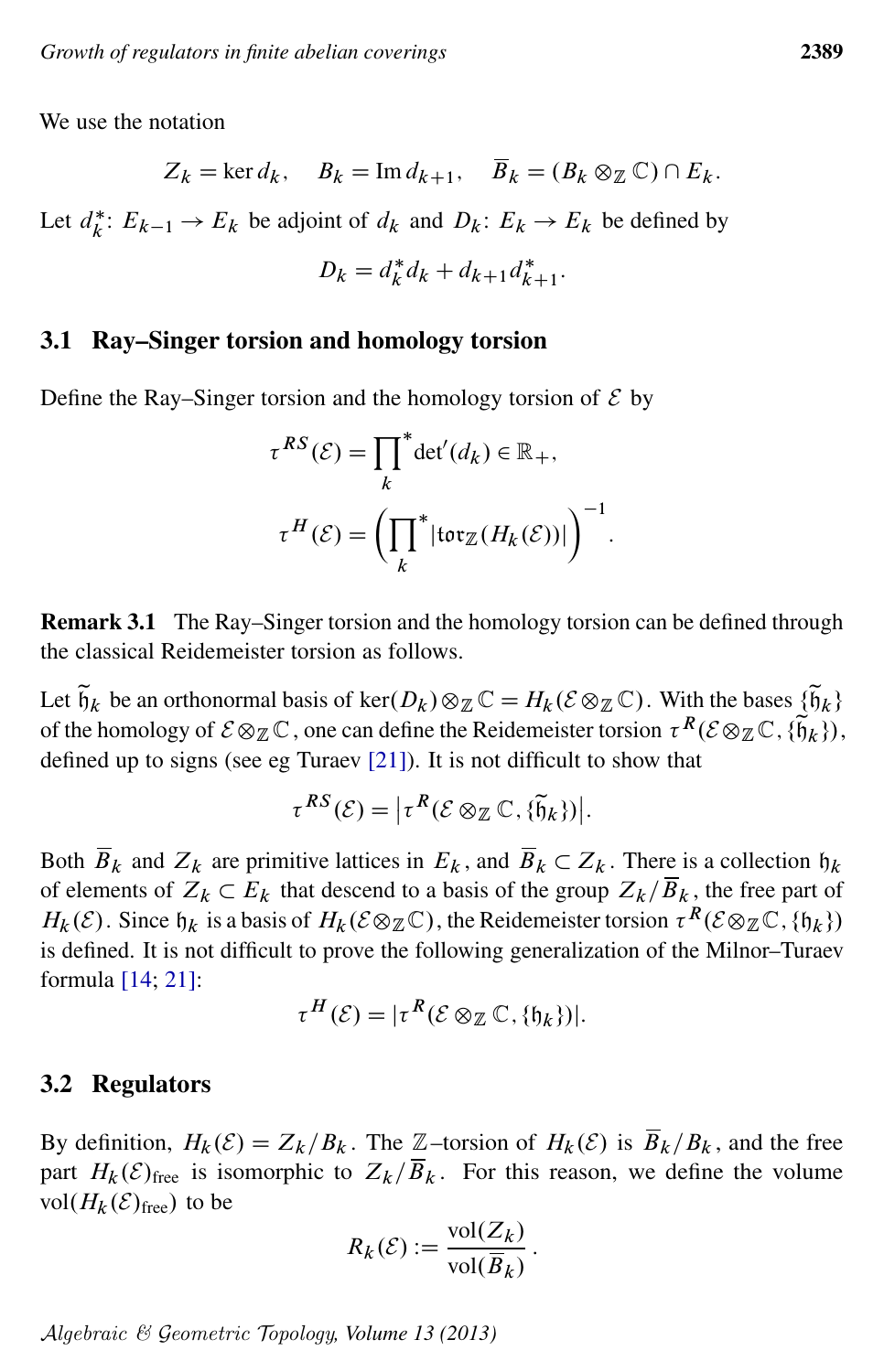Here we follow the notation of [\[1\]](#page-19-0), where  $R_k$  is called the regulator. Using Identity  $(6)$ , one can prove (see [\[1,](#page-19-0) Formula 2.2.4])

(7) 
$$
\tau^{RS}(\mathcal{E}) = \tau^H(\mathcal{E}) \bigg( \prod_k^* R_k(\mathcal{E}) \bigg).
$$

<span id="page-7-1"></span>We will use the following estimate of the regulator.

**Proposition 3.1** Let  $\widetilde{R}_k := \text{vol}(\ker D_k)$ . For every k, one has

<span id="page-7-4"></span>
$$
\widetilde{R}_k \geq R_k \geq \frac{1}{\widetilde{R}_k}.
$$

**Proof** Let W be the orthogonal complement of  $B_k \otimes_{\mathbb{Z}} \mathbb{C}$  in  $Z_k \otimes_{\mathbb{Z}} \mathbb{C}$  and  $p: Z_k \otimes_{\mathbb{Z}} \mathbb{C}$  $\mathbb{C} \to W$  be the orthogonal projection. Then

<span id="page-7-3"></span>
$$
R_k = \text{vol}(p(Z_k)).
$$

By Hodge theory (for finitely generated  $\mathbb{Z}$ –complexes),

<span id="page-7-2"></span>
$$
\ker(D_k) = E_k \cap W = W^{(\mathbb{Z})}.
$$

It follows that ker( $D_k$ )  $\subset p(Z_k)$ , and hence vol $(p(Z_k)) \le$  vol(ker( $D_k$ )), or

$$
(8) \t\t R_k \le \widetilde{R}_k.
$$

By  $[2,$  Proposition 1(ii)],

(9) 
$$
R_k = \frac{\text{vol}(Z_k)}{\text{vol}(\overline{B}_k)} = \frac{[(W \cap Z_k^*) : Z_k]}{\widetilde{R}_k},
$$

where  $Z_k^*$  is the  $\mathbb{Z}-$ dual of  $Z_k$  in  $Z_k \otimes_{\mathbb{Z}} \mathbb{C}$  under the inner product. Note that  $Z_k^*$  is also the orthogonal projection of  $E_k$  onto  $Z_k \otimes_{\mathbb{Z}} \mathbb{C}$ .

Since the numerator of [\(9\)](#page-7-2) is  $\geq 1$ , we have  $R_k \geq 1/\widetilde{R}_k$ , which, together with [\(8\),](#page-7-3) proves the proposition.  $\Box$ 

# <span id="page-7-0"></span>4 Abelian groups, algebraic subgroups of  $(\mathbb{C}^*)^n$  and torsion points

We review some facts about representation theory of finite abelian groups in [Section 4.1](#page-8-0) and the theory of torsion points on rational algebraic sets (a simple version of Manin– Mumford principle) in Sections [4.2](#page-8-1) and [4.3.](#page-9-0)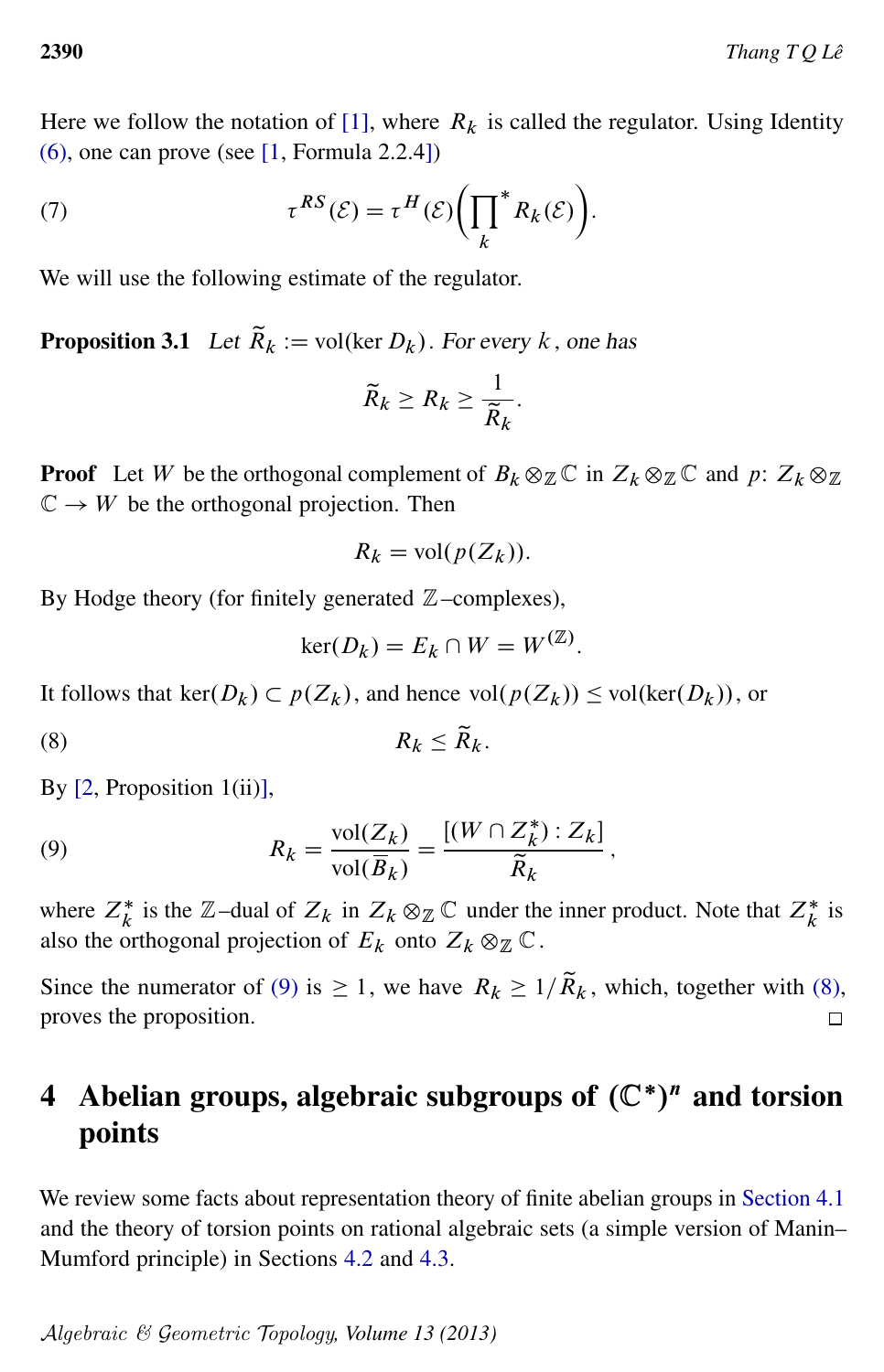# <span id="page-8-0"></span>4.1 Decomposition of the group ring of a finite abelian group

Suppose A is a finite abelian group. The group ring  $\mathbb{C}[A]$  is an A–module (the regular representation) and is a  $\mathbb{C}$ -vector space of dimension |A|. Equip  $\mathbb{C}[A]$  with a Hermitian product so that A is an orthonormal basis. This makes  $\mathbb{C}[A]$  a based Hermitian space, with  $\mathbb{Z}[A]$  the fundamental lattice.

Let  $\hat{A} = \text{Hom}(A, \mathbb{C}^*)$ , known as the Pontryagin dual of A, be the group of all characters of A. Here  $\mathbb{C}^*$  is the multiplicative group of non-zero complex numbers. We have  $|\widehat{A}| = |A|.$ 

The theory of representations of A over  $\mathbb C$  is easy:  $\mathbb C[A]$  decomposes as a direct sum of mutually orthogonal one-dimensional A–modules:

<span id="page-8-2"></span>(10) 
$$
\mathbb{C}[A] = \bigoplus_{\chi \in \hat{A}} \mathbb{C}e_{\chi},
$$

<span id="page-8-4"></span>where  $e_{\chi}$  is the idempotent

(11) 
$$
e_{\chi} = \frac{1}{|A|} \sum_{a \in A} \chi(a^{-1}) a.
$$

The vector subspaces  $\mathbb{C}e_{\chi}$  are not only orthogonal with respect to the Hermitian structure, but also orthogonal with respect to the ring structure in the sense that  $e_{\chi} e_{\chi'} =$ 0 if  $\chi \neq \chi'$ . Each  $\mathbb{C}e_{\chi}$  is an ideal of the ring  $\mathbb{C}[A]$ .

<span id="page-8-3"></span>From the trace identity (see eg Serre [\[19,](#page-20-14) Section 2.4]) we have, for every  $a \in A$ ,

(12) 
$$
\sum_{\chi \in \widehat{A}} \chi(a) = \begin{cases} 0 & \text{if } a \neq e, \\ |A| & \text{if } a \neq e. \end{cases}
$$

Here  $e \in A$  is the trivial element.

# <span id="page-8-1"></span>4.2 Algebraic subgroups of  $(\mathbb{C}^*)^n$  and lattices in  $\mathbb{Z}^n$

**4.2.1** Algebraic subgroups of  $(\mathbb{C}^*)^n$  An *algebraic subgroup of*  $(\mathbb{C}^*)^n$  is a subgroup that is closed in the Zariski topology.

For a lattice  $\Lambda$ , ie, a subgroup  $\Lambda$  of  $\mathbb{Z}^n$ , not necessarily of maximal rank, let  $G(\Lambda)$  be the set of all  $z \in \mathbb{C}^n$  such that  $z^k = 1$  for every  $k \in \Lambda$ . Here for  $k = (k_1, \ldots, k_n) \in \mathbb{Z}^n$ and  $\mathbf{z} = (z_1, \dots, z_n) \in (\mathbb{C}^*)^n$  we set  $\mathbf{z}^k = \prod_i z_i^{k_i}$  $\frac{\kappa_i}{i}$  .

It is easy to see that  $G(\Lambda)$  is an algebraic subgroup. The converse holds true: Every algebraic subgroup is equal to  $G(\Lambda)$  for some lattice  $\Lambda$ ; see Schmidt [\[18\]](#page-20-15). If  $\Lambda$  is primitive, then  $G(\Lambda)$  is connected, and in this case it is called a *torus*.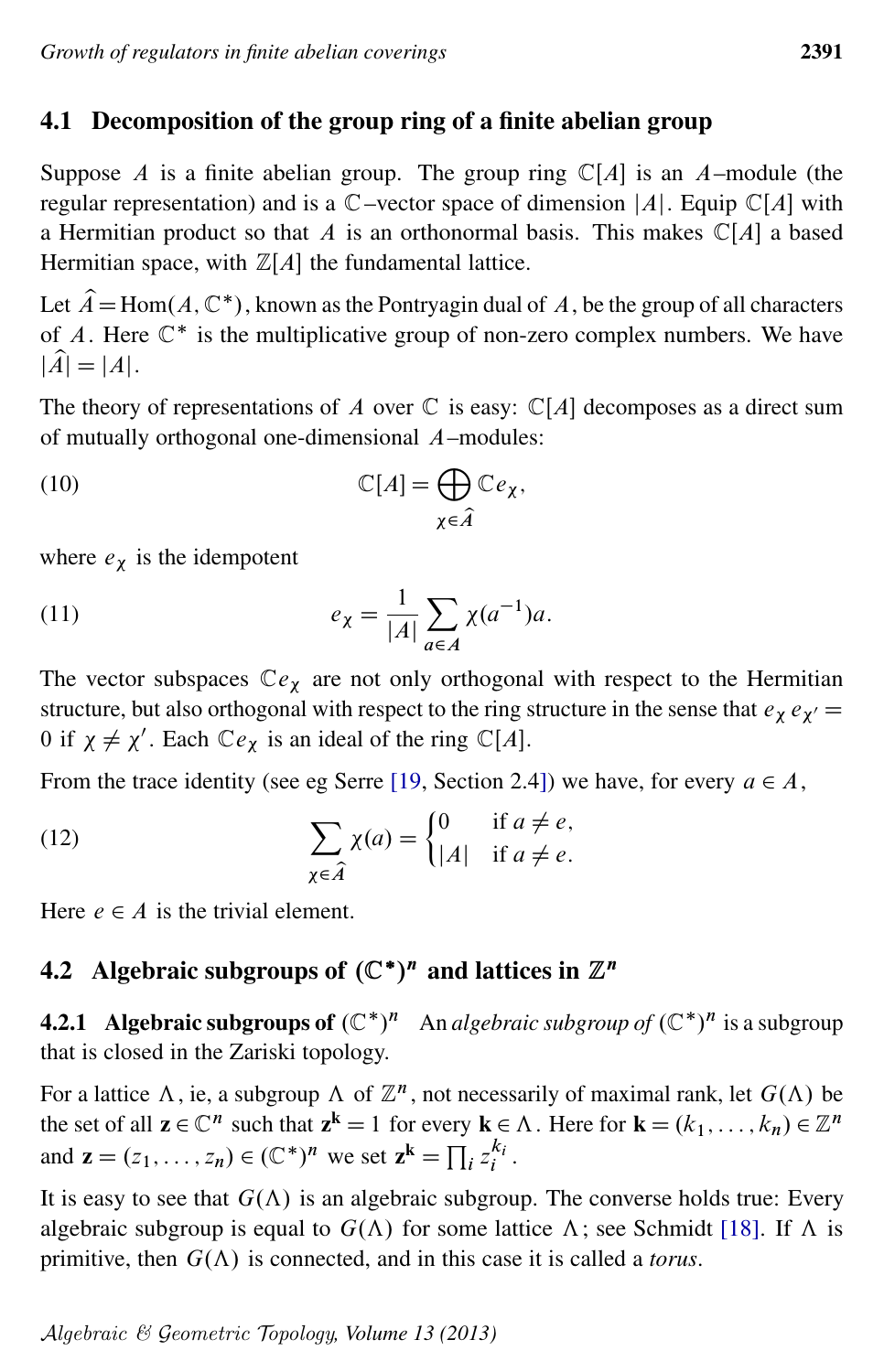<span id="page-9-1"></span>**4.2.2** Automorphisms of  $(\mathbb{C}^*)^n$  An example of a torus of dimension l is the standard *l* –torus  $T = (\mathbb{C}^*)^l \times 1^{n-l} \subset (\mathbb{C}^*)^n$ , which is  $G(\mathbb{E}_{n-l})$ , where

$$
\Xi_{n-l} = \{(k_1, \ldots, k_n) \in \mathbb{Z}^n \mid k_1 = \cdots = k_l = 0\}.
$$

The following trick shows that each torus is isomorphic to the standard torus. For details, see [\[18\]](#page-20-15).

For matrix  $K \in GL_n(\mathbb{Z})$  with entries  $(K_{ij})_{i,j=1}^n$ , one can define an automorphism  $\varphi_K$  of  $(\mathbb{C}^*)^n$  by

$$
\varphi_K(z_1, z_2, \ldots, z_n) = \bigg( \prod_{j=1}^n z_j^{K_1 j}, \prod_{j=1}^n z_j^{K_2 j}, \ldots, \prod_{j=1}^n z_j^{K_n j} \bigg).
$$

For any lattice  $\Lambda \subset \mathbb{Z}^n$ ,  $\varphi_K(G(\Lambda)) = G(K(\Lambda))$ . When  $\Lambda$  is a primitive lattice of rank  $n-l$ , there is  $K \in GL_n(\mathbb{Z})$  such that  $K(\Lambda) = \mathbb{E}_{n-l}$ . Then  $\varphi_K(G(\Lambda))$  is the standard  $l$  –torus.

**4.2.3** Algebraic subgroups and character groups Fix generators  $t_1, \ldots, t_n$  of  $\mathbb{Z}^n$ . We will write  $\mathbb{Z}^n$  multiplicatively and use the identification  $\mathbb{Z}[\mathbb{Z}^n] = \mathbb{Z}[t_1^{\pm 1}, \dots, t_n^{\pm 1}].$ 

Suppose  $\Gamma \subset \mathbb{Z}^n$  is a lattice. Every element  $\mathbf{z} \in G(\Gamma)$  defines a character  $\chi_{\mathbf{z}}$  of the quotient group  $A_{\Gamma} := \mathbb{Z}^n / \Gamma$  via

<span id="page-9-2"></span>
$$
\chi_{\mathbf{z}}(t_1^{k_1}\cdots t_n^{k_n}) = \mathbf{z}^{\mathbf{k}}, \text{ where } \mathbf{k} = (k_1,\ldots,k_n).
$$

Conversely, every character of  $A_{\Gamma}$  arises in this way. Thus one can identify  $G(\Gamma)$  with the Pontryagin dual  $\hat{A}_{\Gamma}$  via  $z \rightarrow \chi_z$ .

We will write  $e_{\mathbf{z}}$  for the idempotent  $e_{\mathbf{X}_{\mathbf{z}}}$ , and the decomposition [\(10\),](#page-8-2) with  $\Gamma$  having maximal rank, now becomes

(13) 
$$
\mathbb{C}[A_{\Gamma}] = \bigoplus_{\mathbf{z} \in G(\Gamma)} \mathbb{C} e_{\mathbf{z}}.
$$

#### <span id="page-9-0"></span>4.3 Torsion points in Q–algebraic sets

**4.3.1 Torsion points** With respect to the usual multiplication,  $\mathbb{C}^* := \mathbb{C} \setminus \{0\}$  is an abelian group, and so is the direct product  $(\mathbb{C}^*)^n$ . The subgroup of torsion elements of  $\mathbb{C}^*$ , denoted by  $\mathbb{U}$ , is the group of roots of unity, and  $\mathbb{U}^n$  is the torsion subgroup of  $(\mathbb{C}^*)^n$ .

If  $\Gamma \subset \mathbb{Z}^n$  is a lattice of maximal rank, then  $G(\Gamma)$  is finite, and  $G(\Gamma) \subset \mathbb{U}^n$ .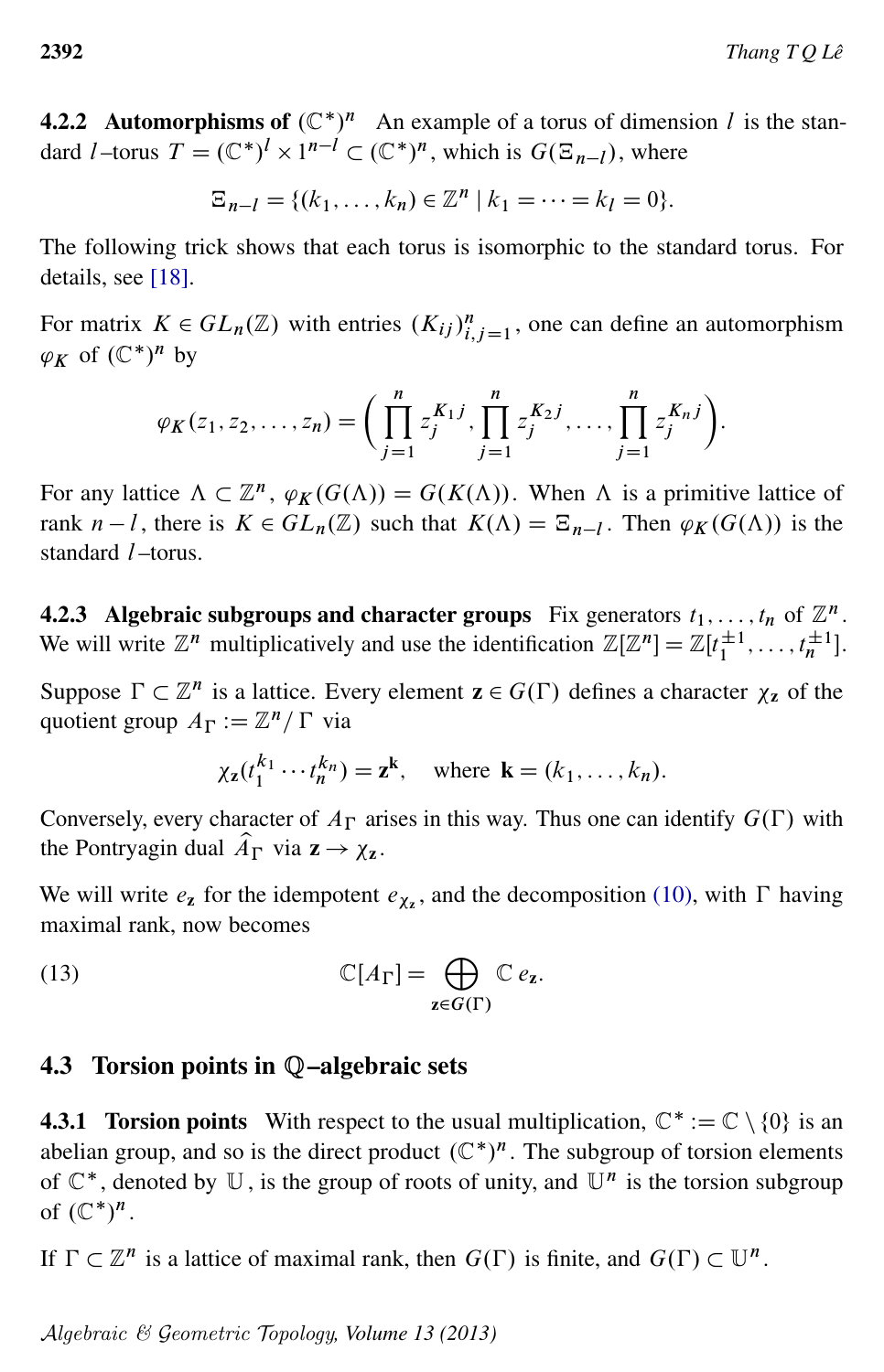**4.3.2 Torsion points and torsion coset** A *torsion coset* is any set of the form  $z G(\Lambda)$ , where  $\mathbf{z} \in \mathbb{U}^n$  and  $\Lambda \subset \mathbb{Z}^n$  is primitive, ie,  $G(\Lambda)$  is a torus.

Suppose  $Z \subset \mathbb{C}^n$ . A torsion coset  $X \subset Z$  is called a *maximal torsion coset in* Z if it is not a proper subset of any torsion coset in Z.

The following fact, known as the Manin–Mumford theory for torsion points, is well known; see Laurent [\[8\]](#page-20-16) and Schmidt [\[18\]](#page-20-15).

<span id="page-10-1"></span>**Proposition 4.1** [\[8\]](#page-20-16) Suppose  $Z \subset \mathbb{C}^n$  is an algebraic closed set defined over  $\mathbb{Q}$ . There are in total only a finite number of maximal torsion cosets  $X_i \subset Z$ ,  $j = 1, \ldots, q$ . A torsion point  $\mathbf{z} \in \mathbb{U}^n$  belongs to Z if and only if  $z \in X_i$  for some j, ie,

(14) 
$$
Z \cap \mathbb{U}^n = \bigcup_{j=1}^q (X_j \cap \mathbb{U}^n).
$$

Remark 4.1 The theory of torsion points in algebraic sets was first used in Clair and Whyte [\[3\]](#page-19-2) to study the growth of the free parts of homology groups in abelian coverings.

**4.3.3**  $\mathbb Q$ -closure Let Gal $(\mathbb C/\mathbb Q)$  be the set of all field automorphisms of  $\mathbb C$ . For  $z =$  $(z_1, \ldots, z_n)$ , a *Galois conjugate* of **z** is any point of the form  $\sigma(\mathbf{z}) = (\sigma(z_1), \ldots, \sigma(z_n))$ , where  $\sigma \in \text{Gal}(\mathbb{C}/\mathbb{Q})$ .

Suppose  $X \subset \mathbb{C}^n$ . Define the  $\mathbb{Q}-closure$  of X by

$$
cl_{\mathbb{Q}}(X) := \bigcup_{\sigma \in Gal(\mathbb{C}/\mathbb{Q})} \sigma(X).
$$

If  $X \subset Z$ , where  $Z \subset \mathbb{C}^n$  is an algebraic set defined over  $\mathbb{Q}$ , then  $\text{cl}_{\mathbb{Q}}(X) \subset Z$ .

If  $z \in \mathbb{U}^n$  is a torsion point, then the Q-closure of  $\{z\}$ , also denoted by  $cl_{\mathbb{Q}}(z)$ , consists of a finite number of torsion points. One can prove that if torsion order of  $\bf{z}$  is  $k$ , then  $|cl_{\mathbb{Q}}(z)| = \phi(k)$ , where  $\phi$  is the Euler totient function, though we do not need this result.

<span id="page-10-0"></span>**Lemma 4.2** Let  $X \subset (\mathbb{C}^*)^n$  be a torsion coset. Then there exists a torsion point  $\mathbf{u} \in \mathbb{U}^n$  and a primitive lattice  $\Lambda \subset \mathbb{Z}^n$  such that

$$
\mathrm{cl}_{\mathbb{Q}}(X) = \bigsqcup_{\mathbf{z} \in \mathrm{cl}_{\mathbb{Q}}(\mathbf{u})} \mathbf{z} \, G(\Lambda).
$$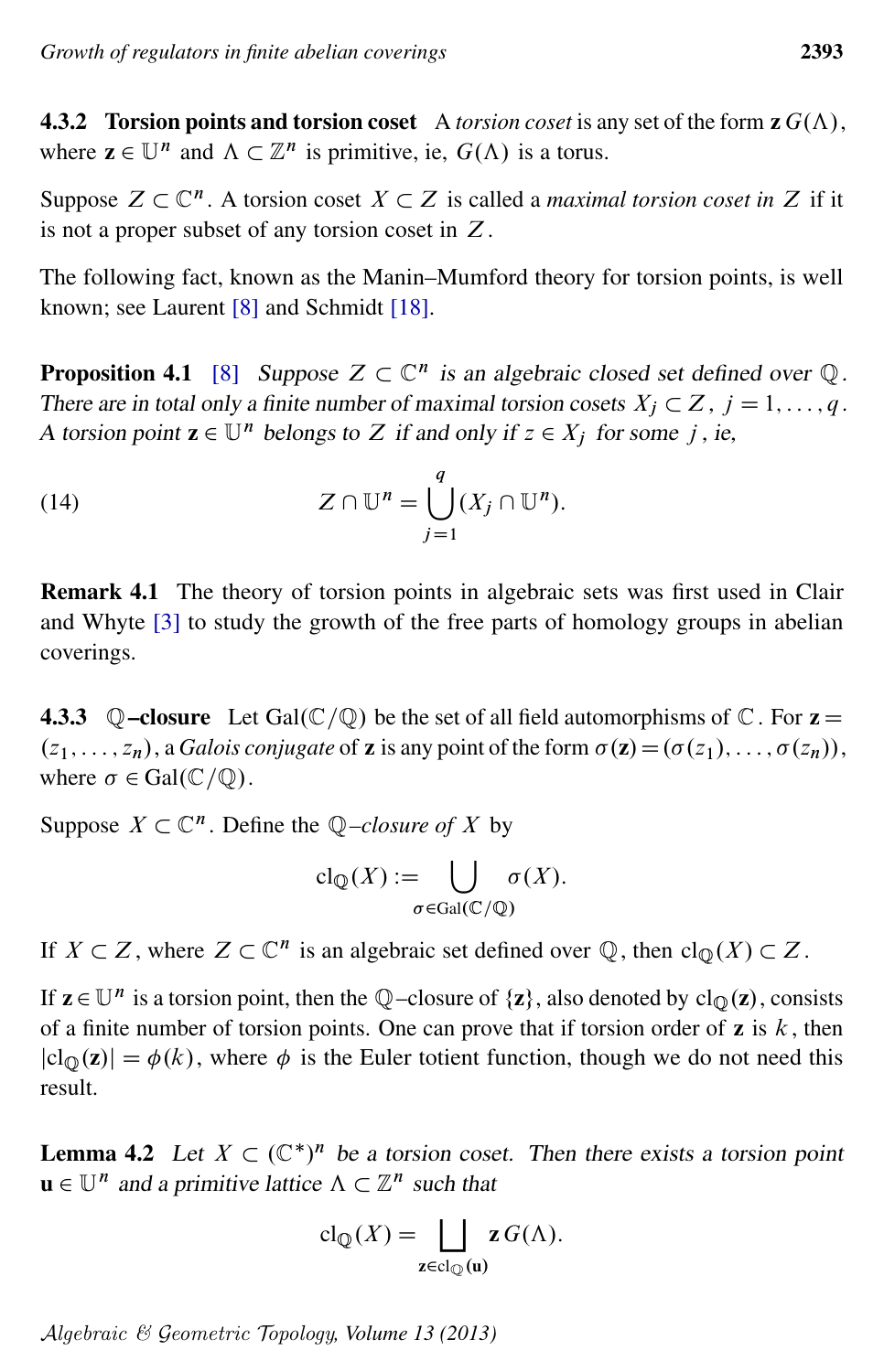**Proof** By definition, there is a torus T of dimension l and a torsion point  $\mathbf{u}'$  such that  $X = \mathbf{u}'T$ . Using an automorphism as described in [Section 4.2.2,](#page-9-1) we can assume that T is the standard l-torus,  $\hat{T} := (\mathbb{C}^*)^l \times 1^{n-l}$ . Let  $\mathbf{u} \in \mathbb{U}^n$  be the point whose first l–coordinates are 1, and the j<sup>th</sup> coordinate is the same as that of  $\mathbf{u}'$  for  $j > l$ . Alternatively, **u** is the only intersection point of X and  $1^l \otimes (\mathbb{C}^*)^{n-l}$ .

Then  $\mathbf{u} T = \mathbf{u}' T = X$ . Any Galois conjugate of  $\mathbf{u}$  is in  $1^l \otimes (\mathbb{C}^*)^{n-l}$ . If  $\mathbf{z}, \mathbf{z}'$  are two distinct Galois conjugates of **u**, then  $z^{-1}z' \in l^l \otimes (\mathbb{C}^*)^{n-l}$ , and hence  $z^{-1}z' \notin G(\Lambda)$ . It follows easily that  $\text{cl}_{\mathbb{Q}}(X) = \text{cl}_{\mathbb{Q}}(\mathbf{u} | T) = \bigsqcup_{\mathbf{z} \in \text{cl}_{\mathbb{Q}}(\mathbf{u})} \mathbf{z} | T$ .

# <span id="page-11-0"></span>5 A growth rate estimate

In this section we prove [Proposition 5.4,](#page-16-1) establishing a crucial growth estimate of volumes of subspaces depending on a torsion coset X and a lattice  $\Gamma \subset \mathbb{Z}^n$  of maximal rank.

# 5.1 Settings and notations

Throughout this section fix a torsion coset  $X \subset (\mathbb{C}^*)^n$ ,  $X \neq (\mathbb{C}^*)^n$ , and a  $k \times l$  matrix D with entries in  $\mathbb{Z}[\mathbb{Z}^n] = \mathbb{Z}[t_1^{\pm 1}, \dots, t_n^{\pm 1}].$ 

By right multiplication, we consider  $D$  as a  $\mathbb{C}[\mathbb{Z}^n]$ -morphism

(15) 
$$
\mathcal{D}: \mathbb{C}[\mathbb{Z}^n]^k \to \mathbb{C}[\mathbb{Z}^n]^l.
$$

Suppose  $\Gamma \leq \mathbb{Z}^n$  is a lattice of maximal rank. In what follows we fix X, D but vary  $\Gamma$ .

Let  $A = A_{\Gamma} := \mathbb{Z}^n / \Gamma$ , a finite abelian group. Equip  $\mathbb{C}[A]$  with the structure of a based Hermitian space as in [Section 4.1.](#page-8-0) The fundamental lattice of  $\mathbb{C}[A]$  is  $\mathbb{Z}[A]$ .

The map  $D$  in [\(15\)](#page-11-1) descends to an integral  $\mathbb{C}[A]$ –morphism

<span id="page-11-2"></span><span id="page-11-1"></span>
$$
\mathcal{D}_{\Gamma} \colon \mathbb{C}[A]^k \to \mathbb{C}[A]^l.
$$

By [Lemma 4.2,](#page-10-0) there is a primitive lattice  $\Lambda \leq \mathbb{Z}^n$  and a torsion point  $\mathbf{u} \in \mathbb{U}^n$  such that

(16) 
$$
\operatorname{cl}_{\mathbb{Q}}(X) = \coprod_{j=1}^{r} \mathbf{u}_{j} G(\Lambda),
$$

where  $\{\mathbf u_j, j = 1, \ldots, r\}$  is the set of all Galois conjugates of **u**. Since  $X \neq (\mathbb{C}^*)^n$ ,  $\Lambda$ is not the trivial group,  $\Lambda \neq \{0\}$ .

Let  $B = B_{\Gamma,\Lambda} := (\Gamma + \Lambda)/\Gamma$ . Then B is a subgroup of  $A = \mathbb{Z}^n/\Gamma$ .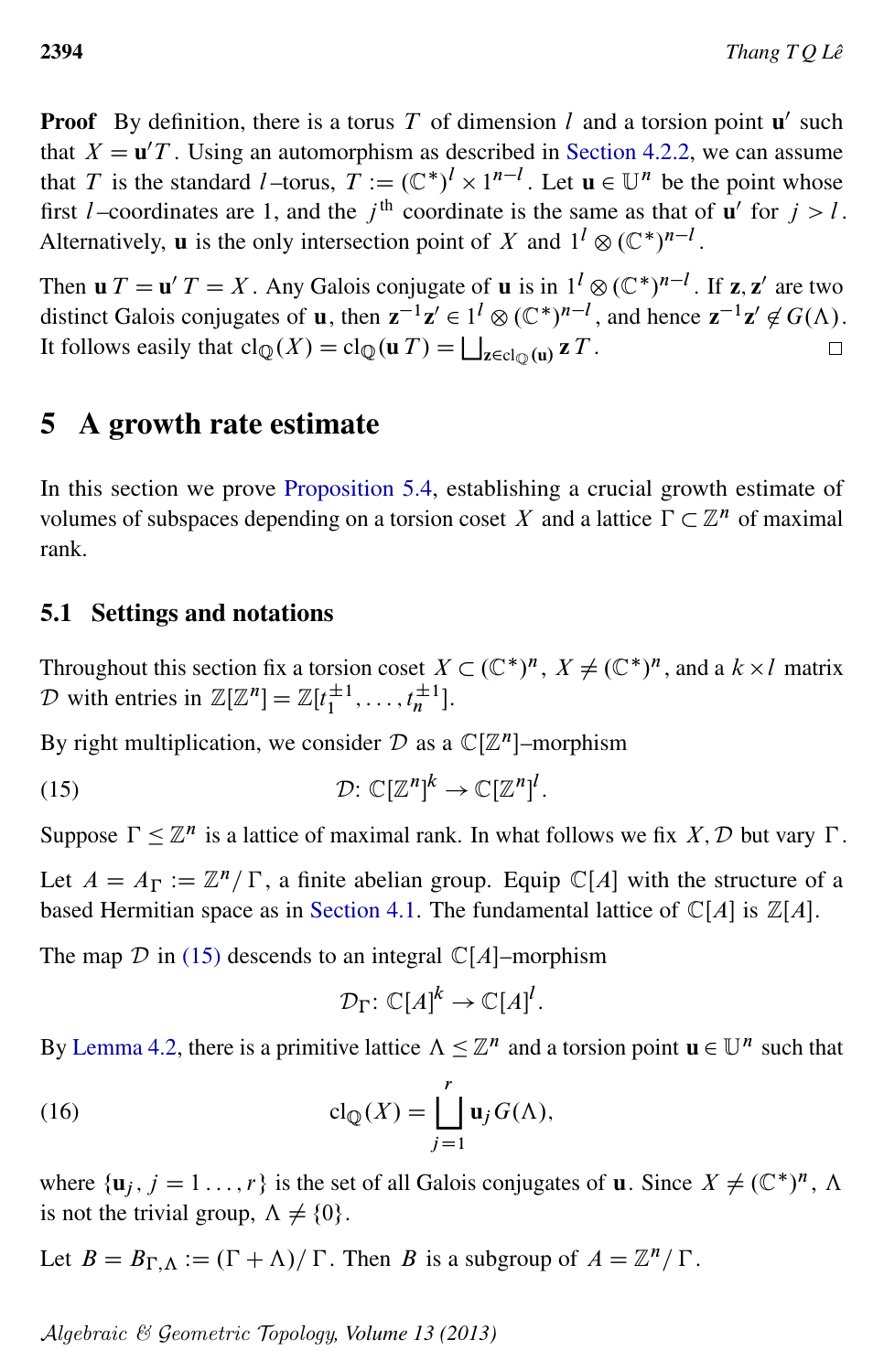#### 5.2 Decomposition of  $\mathcal{D}_{\Gamma}$  and norm of  $\mathcal{D}_{\Gamma}$

Recall that  $\hat{A} = G(\Gamma)$  and we have the decomposition [\(13\)](#page-9-2) of A–module

$$
\mathbb{C}[A] = \bigoplus_{\mathbf{z} \in \widehat{A}} \mathbb{C}e_{\mathbf{z}}.
$$

For each  $z \in \hat{A} = G(\Gamma)$ , D induces a  $\mathbb{C}[A]$ -map

$$
\mathcal{D}(\mathbf{z})\colon (\mathbb{C}e_{\mathbf{z}})^k \to (\mathbb{C}e_{\mathbf{z}})^l.
$$

Here  $\mathcal{D}(z)$  is simply the  $k \times l$  matrix with entries in  $\mathbb{C}$ , obtained by evaluating  $\mathcal D$  at **z**. (Recall that each entry of  $D$  is a Laurent polynomial in *n* variables, and one can evaluate such a Laurent polynomial at any point  $z \in (\mathbb{C}^*)^n$ .) We have:

$$
\mathcal{D}_{\Gamma} = \bigoplus_{\mathbf{z} \in \widehat{A}} \mathcal{D}(\mathbf{z})
$$

It follows that:

<span id="page-12-0"></span>
$$
\|\mathcal{D}_{\Gamma}\| = \max_{\mathbf{z} \in \widehat{A}} \|\mathcal{D}(\mathbf{z})\|
$$

It is easy to see that the norm of any  $k \times l$  matrix is less than or equal to kl times the sum of the absolute values of all the entries.

For a Laurent polynomial  $f \in \mathbb{Z}[\mathbb{Z}^n]$  let the  $\ell^1$ *–norm of* f be the sum of the absolute values of all the coefficients of f. Let  $\|\mathcal{D}\|_1$  be the sum of the  $\ell^1$ -norms of all of its entries. Then we have  $\|\mathcal{D}(\mathbf{z})\| \le k\|\mathcal{D}\|_1$  because each component of **z** has absolute value 1. Thus we have the following uniform upper bound for  $\mathcal{D}_{\Gamma}$ :

$$
||\mathcal{D}_{\Gamma}|| \le kl ||\mathcal{D}||_1
$$

# <span id="page-12-1"></span>5.3 Integral decomposition of  $\mathcal{D}_{\Gamma}$  along X

For each  $z \in G(\Gamma)$ , the 1–dimensional vector space  $\mathbb{C}e_z$  is in general not defined over Q. However, its Q–closure is defined over Q.

Consider the following  $\mathbb{C}[A]$ –submodule  $\alpha(\Gamma, X)$  of  $\mathbb{C}[A]$ :

$$
\alpha(\Gamma, X) := \bigoplus_{\mathbf{z} \in \widehat{A} \cap \text{cl}_{\mathbb{Q}}(X)} \mathbb{C}e_{\mathbf{z}} \subset \mathbb{C}[A] = \bigoplus_{\mathbf{z} \in \widehat{A}} \mathbb{C}e_{\mathbf{z}}
$$

Since the set  $\hat{A} \cap \text{cl}_{\mathbb{Q}}(X)$  is closed under Galois conjugations,  $\alpha(\Gamma, X)$  is defined over  $\mathbb Q$ . The orthogonal complement of  $\alpha(\Gamma, X)$  is:

$$
\alpha^{\perp}(\Gamma, X) := \bigoplus_{\mathbf{z} \in \widehat{A} \setminus \mathrm{cl}_{\mathbb{Q}}(X)} \mathbb{C}e_{\mathbf{z}}
$$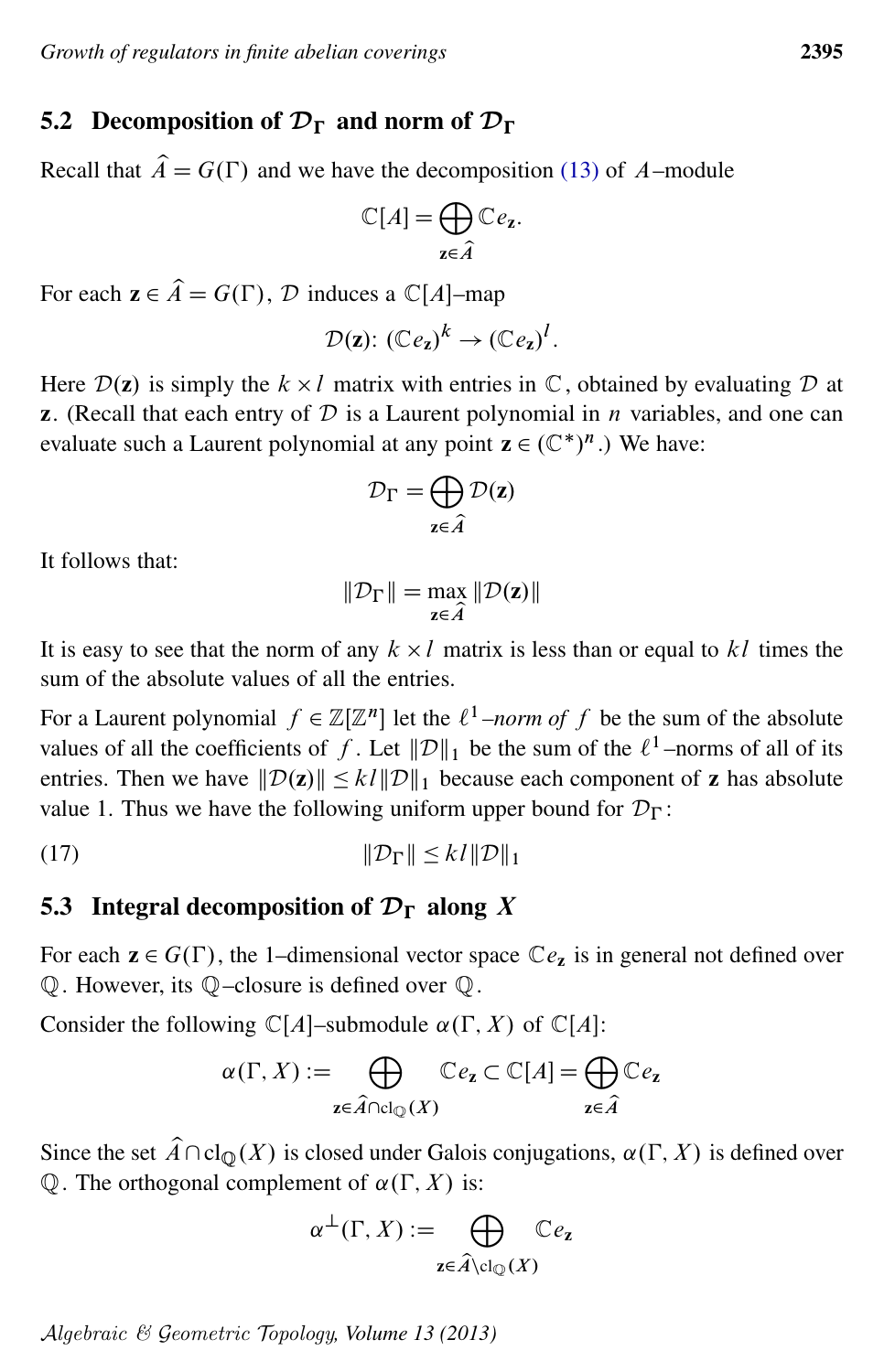We have  $\mathbb{C}[A] = \alpha(\Gamma, X) \oplus \alpha^{\perp}(\Gamma, X)$ , and each of  $\{\alpha(\Gamma, X), \alpha^{\perp}(\Gamma, X)\}\)$  is an ideal of  $\mathbb{C}[A]$ , or an A–subspace of  $\mathbb{C}[A]$ .

The A–morphism  $\mathcal{D}_{\Gamma}$  restricts to A–morphisms

<span id="page-13-1"></span>
$$
\mathcal{D}_{\Gamma,X}
$$
:  $\alpha(\Gamma,X)^k \to \alpha(\Gamma,X)^l$  and  $\mathcal{D}_{\Gamma,X}^{\perp}$ :  $(\alpha^{\perp}(\Gamma,X))^k \to (\alpha^{\perp}(\Gamma,X))^l$ ,

which are integral. We have  $\mathcal{D}_{\Gamma} = \mathcal{D}_{\Gamma,X} \oplus \mathcal{D}_{\Gamma,X}^{\perp}$ .

# 5.4 Projection onto  $\alpha_{\Gamma,X}$

<span id="page-13-4"></span>**Lemma 5.1** If  $G(\Gamma) \cap X \neq \emptyset$ , then

(18) 
$$
\dim_{\mathbb{C}}(\alpha_{\Gamma,X}) = r|A|/|B|
$$

and the orthogonal projection from  $\mathbb{C}[A]$  onto  $\alpha_{\Gamma,X}$  is given by the idempotent

(19) 
$$
N_X := \frac{1}{|B|} \sum_{j=1}^r \sum_{b \in B} \mathbf{u}_j \, (b^{-1}) b.
$$

**Proof** Since  $\hat{A} = G(\Gamma)$  is defined over Q, if it intersects X, then it intersects every component  $\mathbf{u}_j G(\Lambda)$  of the decomposition [\(16\)](#page-11-2) of  $\text{cl}_{\mathbb{Q}}(X)$ . Let  $\mathbf{u}'_j$  $a'_j \in G(\Gamma) \cap \mathbf{u}_j \ G(\Lambda).$ Since  $G(\Lambda)$  is a subgroup of  $(\mathbb{C}^*)^n$  and  $\mathbf{u}'_i$  $y'_j \in \mathbf{u}_j \ G(\Lambda)$ , we have  $\mathbf{u}_j \ G(\Lambda) = \mathbf{u}'_j \ G(\Lambda)$ and

<span id="page-13-2"></span>(20) 
$$
\mathbf{u}_j^{-1}\mathbf{u}_j' \in G(\Lambda).
$$

Since  $G(\Gamma)$  is a subgroup and  $\mathbf{u}'_i$  $g'_j \in G(\Gamma)$ , we have  $G(\Gamma) = \mathbf{u}'_j G(\Gamma)$ , and hence

<span id="page-13-3"></span><span id="page-13-0"></span>
$$
G(\Gamma) \cap \mathbf{u}_j \ G(\Lambda) = \mathbf{u}'_j[G(\Gamma) \cap G(\Lambda)] = \mathbf{u}'_j[G(\Gamma + \Lambda)].
$$

From the above identity and the decomposition [\(16\)](#page-11-2) we have

(21) 
$$
G(\Gamma) \cap \text{cl}_{\mathbb{Q}}(X) = \coprod_{j=1}^{r} \mathbf{u}'_{j} [G(\Gamma + \Lambda)].
$$

Let  $s = |A|/|B|$ , which is the cardinality of the quotient group  $A/B = \mathbb{Z}^n/(\Gamma + \Lambda)$ . Then  $|G(\Gamma + \Lambda)| = s$ , since  $G(\Gamma + \Lambda)$  is the Pontryagin dual of  $A/B = \mathbb{Z}^n/(\Gamma + \Lambda)$ . From [\(21\)](#page-13-0) we have  $|\widehat{A} \cap \text{cl}_{\mathbb{Q}}(X)| = rs$ . Hence  $\dim_{\mathbb{C}}(\alpha_{\Gamma,X}) = rs = r|A|/|B|$ . This proves [\(18\).](#page-13-1)

For each element of the quotient group  $A/B$  choose a lift in A, and denote by C the set of all such lifts. We assume that the chosen lift of the trivial element is  $e$ . Then

$$
A = \{ bc \mid b \in B, c \in C \}.
$$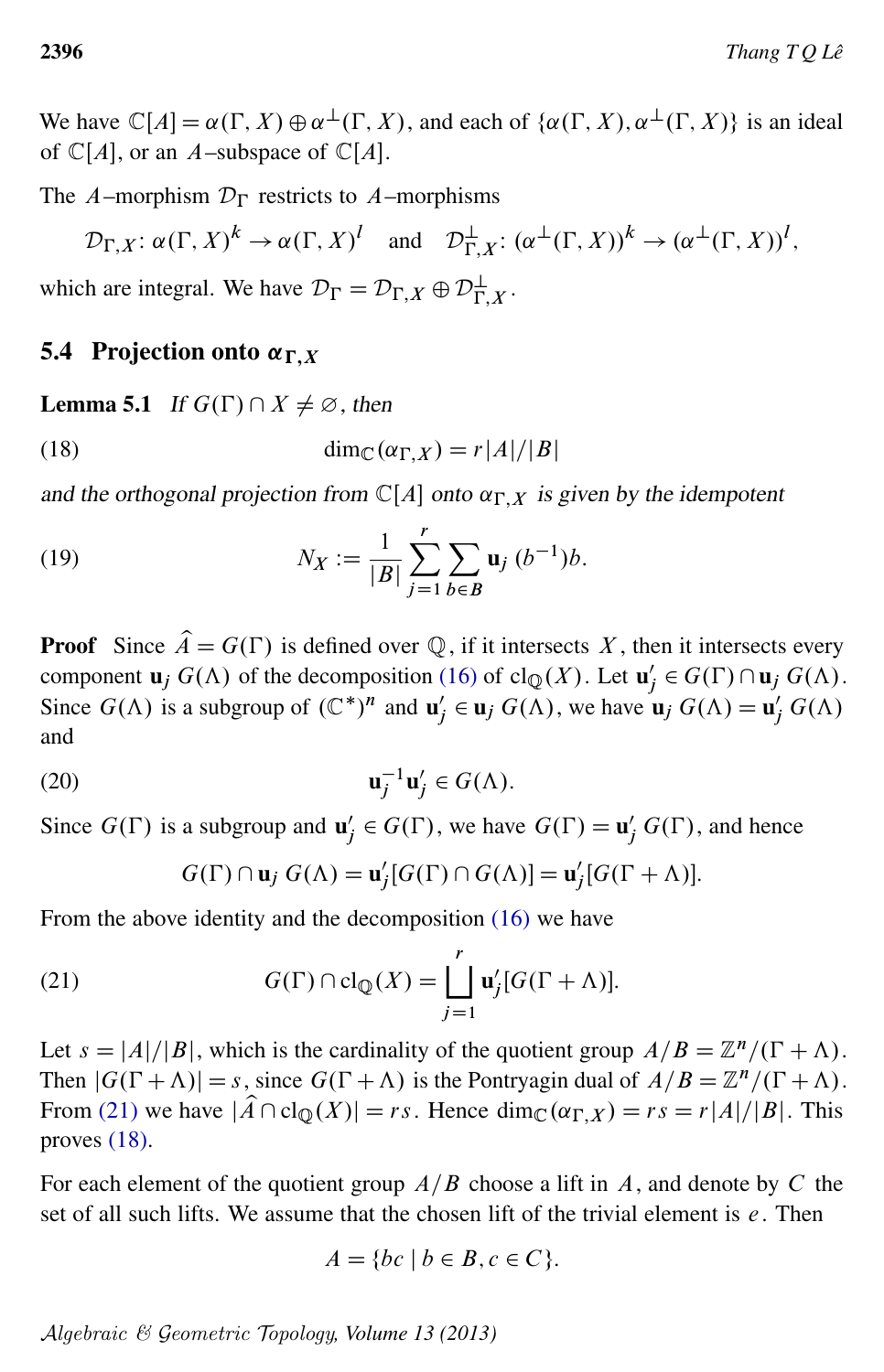<span id="page-14-0"></span>From [\(12\),](#page-8-3) for every  $c \in C$ ,

(22) 
$$
\sum_{\mathbf{z}\in G(\Gamma+\Lambda)}\mathbf{z}(c) = \begin{cases} 0 & \text{if } c\neq e, \\ |C| & \text{if } c=e. \end{cases}
$$

Recall that for  $z \in \hat{A} = G(\Lambda)$ ,  $e_z$  is an idempotent in  $\mathbb{C}[A]$ , and  $e_z e_{z'} = 0$  if  $z \neq z'$ . It follows that the projection onto  $\alpha_{\Gamma,X}$  is given by  $N_X = \sum_{z \in \hat{A} \cap \text{cl}_{\mathbb{Q}}(X)} e_z$ .

Using  $(11)$ , we have

$$
N_X = \frac{1}{|A|} \sum_{\mathbf{z} \in \hat{A} \cap \text{cl}_{\mathbb{Q}}(X)} \sum_{a \in A} \mathbf{z}(a^{-1})a
$$
  
\n
$$
= \frac{1}{|A|} \sum_{\mathbf{z} \in \hat{A} \cap \text{cl}_{\mathbb{Q}}(X)} \sum_{b \in B} \sum_{c \in C} \mathbf{z}(b^{-1}c^{-1})bc
$$
  
\n
$$
= \frac{1}{|B||C|} \sum_{\mathbf{z} \in \hat{A} \cap \text{cl}_{\mathbb{Q}}(X)} \sum_{b \in B} \mathbf{z}(b^{-1})b \left[ \sum_{c \in C} \mathbf{z}(c^{-1})c \right]
$$
  
\n
$$
= \frac{1}{|B||C|} \sum_{j=1}^{r} \sum_{\mathbf{z} \in G(\Gamma+A)} \sum_{b \in B} \mathbf{z}(b^{-1})\mathbf{u}'_j(b^{-1})b \left[ \sum_{c \in C} \mathbf{z}(c^{-1})\mathbf{u}'_j(c^{-1})c \right] \text{ by (21)}
$$
  
\n
$$
= \frac{1}{|B||C|} \sum_{j=1}^{r} \sum_{\mathbf{z} \in G(\Gamma+A)} \sum_{b \in B} \mathbf{u}'_j(b^{-1})b \left[ \sum_{c \in C} \mathbf{z}(c^{-1})\mathbf{u}'_j(c^{-1})c \right]
$$
  
\nbecause  $\mathbf{z}(b^{-1}) = 1$   
\n
$$
= \frac{1}{\sum_{j=1}^{r} \sum_{\mathbf{z} \in G(\Gamma+A)} \sum_{b \in B} \mathbf{u}'_j(b^{-1})b} \sum_{c \in C} \sum_{\mathbf{z}(c^{-1})\mathbf{u}'_j(c^{-1})c} \text{because } \mathbf{z}(b^{-1}) = 1
$$

$$
= \frac{1}{|B||C|} \sum_{j=1}^{r} \left[ \sum_{b \in B} \mathbf{u}'_j(b^{-1})b \right] \sum_{\mathbf{z} \in G(\Gamma + \Lambda)} \sum_{c \in C} \mathbf{z}(c^{-1})\mathbf{u}'_j(c^{-1})c
$$
  

$$
= \frac{1}{|B|} \sum_{j=1}^{r} \sum_{b \in B} \mathbf{u}'_j(b^{-1})b \text{ by (22)}
$$
  

$$
= \frac{1}{|B|} \sum_{j=1}^{r} \sum_{b \in B} \mathbf{u}_j(b^{-1})b \text{ by (20)}.
$$

This completes the proof of the lemma.

# 5.5 Upper bound for the volume of  $\alpha_{\Gamma,X}$

### <span id="page-14-1"></span>Lemma 5.2 One has:

(23) 
$$
\operatorname{vol}(\alpha_{\Gamma,X}) \le (r|B|)^{r|A|/|B|}
$$

Algebraic & Geometric Topology*, Volume 13 (2013)*

 $\Box$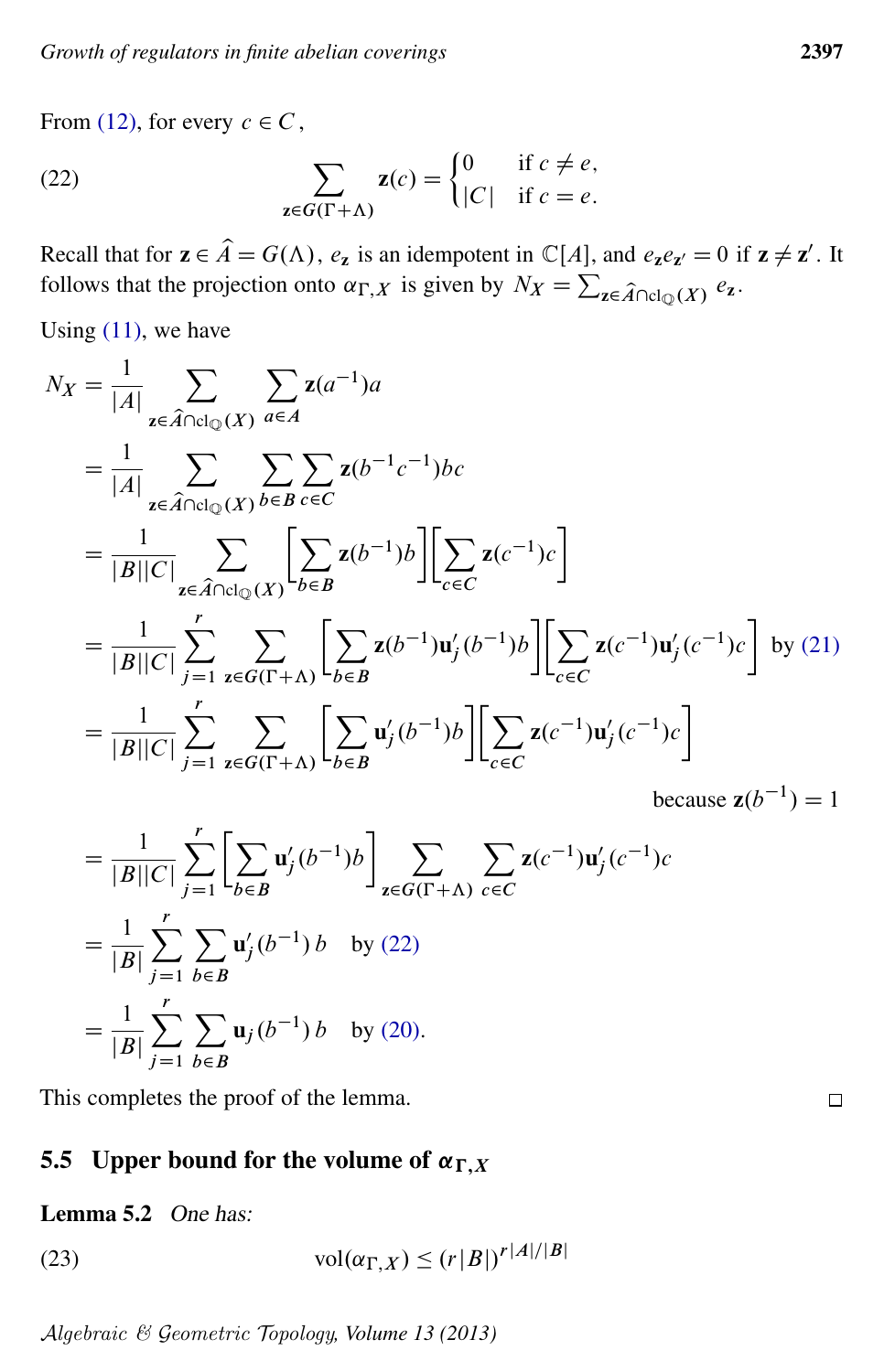**Proof** We assume that  $G(\Gamma) \cap X \neq \emptyset$ , because otherwise  $\alpha_{\Gamma,X} = 0$ , and the statement is trivial.

From [\(19\),](#page-13-3)

$$
|B|N_X = \sum_{b \in B} \left(\sum_{j=1}^r \mathbf{u}_j(b^{-1})\right) b \in \mathbb{Z}[B].
$$

If  $a \in A$ , then from [\(19\)](#page-13-3) we have

$$
|B|N_X a = \sum_{j=1}^r \sum_{b \in B} \mathbf{u}_j(b^{-1}) ba.
$$

Because  $\|\mathbf{u}_j(b^{-1}) ba\| = 1$ , we see that  $|B| N_X a$  has length  $\leq r|B|$ .

By [Lemma 5.1,](#page-13-4)  $\alpha(\Gamma, X)$  has dimension rs. Since A spans C[A] and N<sub>X</sub> is the projection onto  $\alpha_{\Gamma,X}$ , the set  $\{N_X a \mid a \in A\}$  spans  $\alpha_{\Gamma,X}$ . Hence, there are  $a_1, \ldots, a_{rs} \in A$ such that  $\{N_X a_j, j = 1, \ldots, rs\}$  is a basis of the vector space  $\alpha_{\Gamma,X}$ . Since  $|B|N_X a_j \in$  $\mathbb{Z}[A]$  is integral, vol $(\alpha_{\Gamma,X})$  is less than or equal to the volume of the parallelepiped spanned by  $\{ |B| N_X a_i, j = 1, ..., rs \}$ . The length of each  $|B| N_X a_j$  is at most r $|B|$ . It follows that  $\text{vol}(\alpha) \le (r|B|)^{rs} = (r|B|)^{r|A|/|B|}$ .  $\Box$ 

### 5.6 Growth of  $|B|$

The following statement has been used in [\[9\]](#page-20-6). This is the place we use the assumption  $\langle \Gamma \rangle \rightarrow \infty$  and  $\Lambda \neq 0$ .

<span id="page-15-0"></span>**Lemma 5.3** Suppose  $\Lambda$  is a non-trivial lattice. Then

(24) 
$$
\lim_{\langle \Gamma \rangle \to \infty} |B| = \infty.
$$

**Proof** For the length of  $x \in \pi = \mathbb{Z}^n$  (in the definition of  $\langle \Gamma \rangle$ ) we will use the standard metric  $|x|$  derived from the Hermitian structure.

Fix an element  $x \in \Lambda$ ,  $x \neq 0$ , and look at the degree of x in  $B = (\Lambda + \Gamma)/\Gamma$ . If  $M|x| < \langle \Gamma \rangle$  for some positive integer M, then  $M|x|$  does not belong to  $\Gamma$  by the definition of  $\langle \Gamma \rangle$ , and hence M x is not 0 in  $B = (\Lambda + \Gamma)/\Gamma$ . This means the cyclic subgroup of B generated by x has order at least  $\langle \Gamma \rangle / |x|$ . It follows that  $|B| \ge \langle \Gamma \rangle / |x|$ . Hence  $\lim_{(\Gamma) \to \infty} |B| = \infty$ .  $\Box$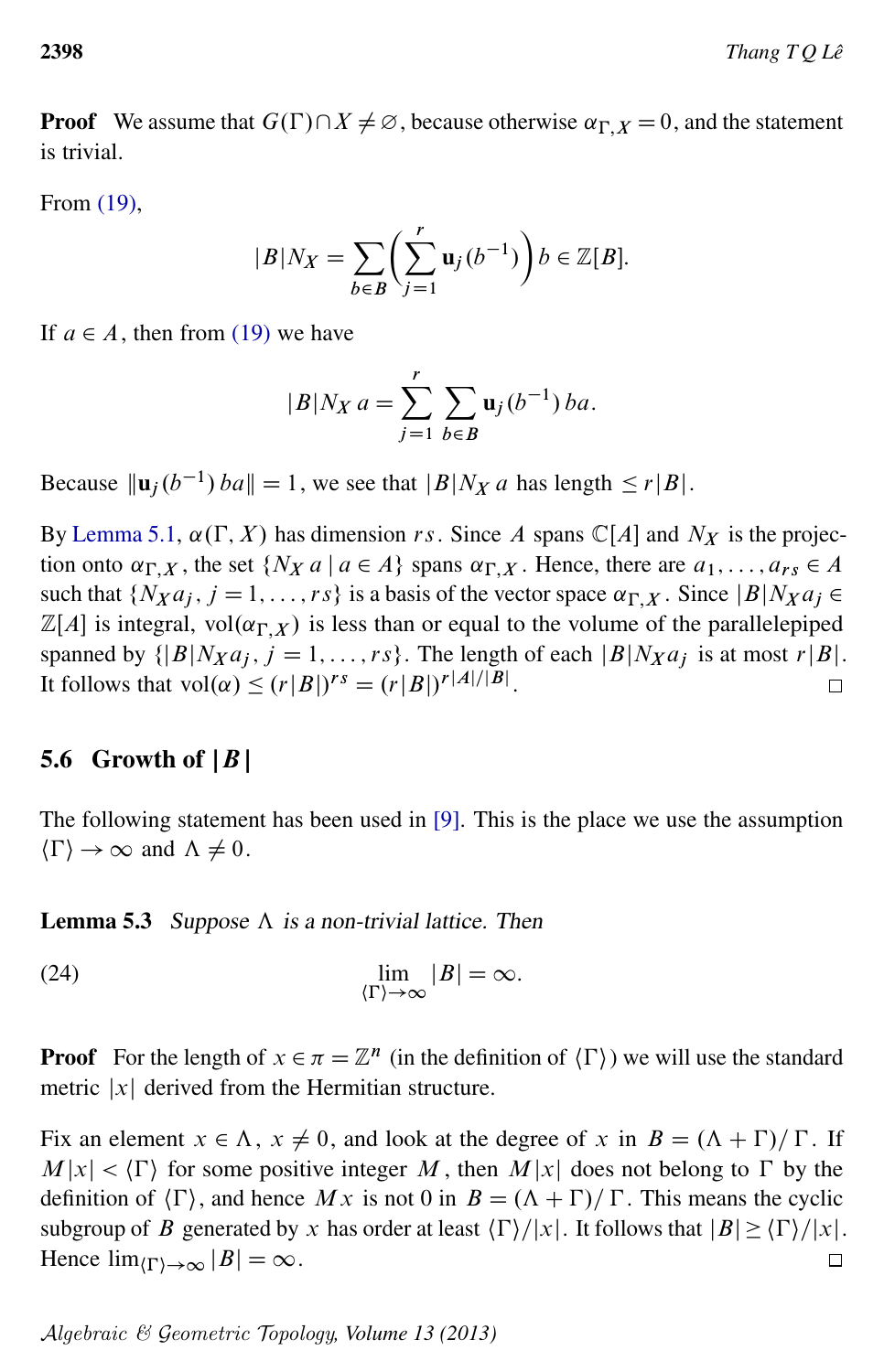# 5.7 Growth of  $\ker(\mathcal{D}_{\Gamma,X})$

<span id="page-16-1"></span>**Proposition 5.4** For a fixed torsion coset  $X \subset (\mathbb{C}^*)^n$  and a  $k \times l$  matrix D with entries in  $\mathbb{Z}[\mathbb{Z}^n]$ , we have

$$
\lim_{\langle \Gamma \rangle \to \infty, |\mathbb{Z}^n : \Gamma | < \infty} \frac{\ln[\text{vol}(\text{ker}(\mathcal{D}_{\Gamma,X}))]}{|\mathbb{Z}^n : \Gamma|} = 0.
$$

**Proof** To simplify notation we will write  $\alpha = \alpha_{\Gamma,X}$ . By [\(6\),](#page-5-1)

$$
\text{vol}(\ker \mathcal{D}_{\Gamma,X}) \text{ vol}(\text{Im } \mathcal{D}_{\Gamma,X}^{(\mathbb{Z})}) = \det' \mathcal{D}_{\Gamma,X} (\text{vol}(\alpha))^k.
$$

Because vol $(\text{Im } \mathcal{D}_{\Gamma}^{(\mathbb{Z})})$  $\binom{(\mathbb{Z})}{\Gamma, X} \geq 1$ , we have:

$$
\text{vol}(\ker \mathcal{D}_{\Gamma,X}) \le \det' \mathcal{D}_{\Gamma,X} \left( \text{vol}(\alpha) \right)^k
$$
  
\n
$$
\le ||\mathcal{D}_{\Gamma,X}||^{\dim(\alpha)} \left( \text{vol}(\alpha) \right)^k \quad \text{by (4)}
$$
  
\n
$$
\le ||\mathcal{D}_{\Gamma,X}||^r |A|/|B| \left( r |B| \right)^{kr |A|/|B|} \quad \text{by (18) and (23)}
$$

Since  $\mathcal{D}_{\Gamma,X}$  is a restriction of  $\mathcal{D}_{\Gamma}$  on a subspace, we have

$$
\|\mathcal{D}_{\Gamma,X}\| \le \|\mathcal{D}_{\Gamma}\| \le k l \|\mathcal{D}\|_1,
$$

where the second inequality is  $(17)$ .

It follows that

$$
\text{vol}(\ker \mathcal{D}_{\Gamma,X}) \leq (k l \, \|\mathcal{D}\|_1 \, (r \, |B|)^k)^{r |A|/|B|},
$$

<span id="page-16-2"></span>and

(25) 
$$
\frac{\ln[\text{vol}(\ker(\mathcal{D}_{\Gamma,X}))]}{|A|} \leq \frac{r \ln(kl \, ||\mathcal{D}||_1 \, (r \, |B|)^k)}{|B|}
$$

Because  $|B| \to \infty$  as  $\langle \Gamma \rangle \to \infty$  by [\(24\),](#page-15-0) the right hand side of [\(25\)](#page-16-2) goes to 0 as  $\langle \Gamma \rangle \rightarrow \infty$ .  $\Box$ 

:

# <span id="page-16-0"></span>6 Proofs of Theorems [1](#page-2-0) and [2](#page-3-0)

It is clear that [Theorem 1](#page-2-0) follows from [Theorem 2](#page-3-0) and Identity [\(7\).](#page-7-4) We will prove [Theorem 2](#page-3-0) in this section.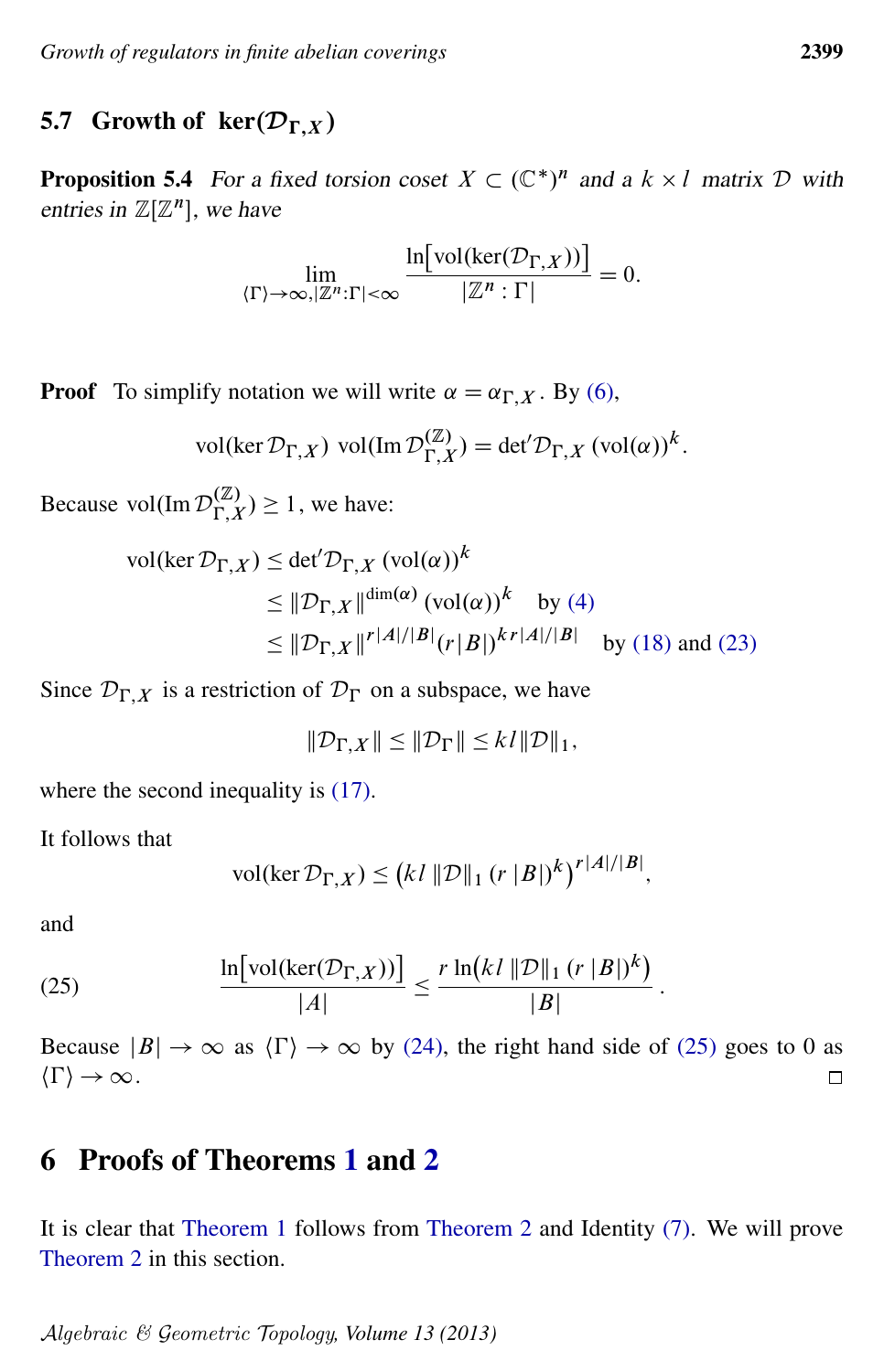### 6.1 Preliminaries

Recall that C is a finitely generated based free  $\mathbb{Z}[\mathbb{Z}^n]$ -complex

$$
0 \to C_m \xrightarrow{\partial_m} C_{m-1} \xrightarrow{\partial_{m-1}} C_{m-2} \longrightarrow \cdots \xrightarrow{\partial_2} C_1 \xrightarrow{\partial_1} C_0 \to 0.
$$

Using the bases of  $C_j$ 's we identify  $C_j$  with  $\mathbb{Z}[\mathbb{Z}^n]^{b_j}$  and  $\partial_j$  with a  $b_j \times b_{j-1}$  matrix with entries in  $\mathbb{Z}[\mathbb{Z}^n] = \mathbb{Z}[t_1^{\pm 1}, \dots, t_n^{\pm 1}].$ 

For  $f = \sum a_j g_j \in \mathbb{Z}[\mathbb{Z}^n]$ , where  $a_j \in \mathbb{Z}$  and  $g_j \in \mathbb{Z}^n$ , let  $f^* = \sum a_j g_j^{-1}$ . If f acts on  $\ell^2(\mathbb{Z}^n)$ , the Hilbert space with basis  $\mathbb{Z}^n$ , by multiplication, then  $f^*$  is the adjoint operator of f. As usual, for a matrix  $O = (O_{ij})$  with entries in  $\mathbb{Z}[\mathbb{Z}^n]$ , let the *adjoint*  $\overline{O^*}$  be defined by  $(O^*)_{ij} = (O_{ji})^*$ .

According to the assumption of [Theorem 2,](#page-3-0)

(26) 
$$
H_k(\mathcal{C}\otimes_{\mathbb{Z}[\mathbb{Z}^n]}F)=0,
$$

where F is the fractional field of  $\mathbb{Z}[\mathbb{Z}^n]$ . Let

<span id="page-17-0"></span>
$$
\mathcal{D} = \partial_k^* \partial_k + \partial_{k+1} \partial_{k+1}^* \colon C_k \to C_k.
$$

Then [\(26\)](#page-17-0) is equivalent to the fact that D is an injective map, or that  $det(D) \neq 0$ . Here  $det(D)$  is the usual determinant of a square matrix with entries in a commutative ring. In our case  $det(D)$  is a Laurent polynomial in  $t_1, \ldots, t_n$ .

Let Z be the zero set of the Laurent polynomial  $det(D)$ , ie,  $Z = {z \in \mathbb{C}^n | det(D)(z) =}$ 0. In other words, Z is the set of  $z \in \mathbb{C}^n$  such that the square matrix  $\mathcal{D}(z)$  is singular. Since det $(D) \neq 0$ , Z is not the whole  $\mathbb{C}^n$ .

For every subgroup  $\Gamma \leq \mathbb{Z}^n$ ,  $\mathcal{D}$  induces a map  $\mathcal{D}_{\Gamma}$ :  $\mathbb{C}[A]^{b_k} \to \mathbb{C}[A]^{b_k}$ , where  $A =$  $\mathbb{Z}^n/\Gamma$ .

#### 6.2 Growth of vol(ker $(\mathcal{D}_{\Gamma})$ )

<span id="page-17-2"></span>Proposition 6.1 In the above setting, we have

(27) 
$$
\lim_{\langle \Gamma \rangle \to \infty, |\pi : \Gamma| < \infty} \frac{\ln[\text{vol}(\text{ker}(\mathcal{D}_{\Gamma}))]}{|\pi : \Gamma|} = 0.
$$

Proof By [Proposition 4.1,](#page-10-1) there are in total a finite number of maximal torsion cosets  $X_j \subset Z$ , sets  $j = 1, \ldots, q$ , and

<span id="page-17-1"></span>
$$
Z \cap \mathbb{U}^n = \bigcup_{j=1}^q (X_j \cap \mathbb{U}^n).
$$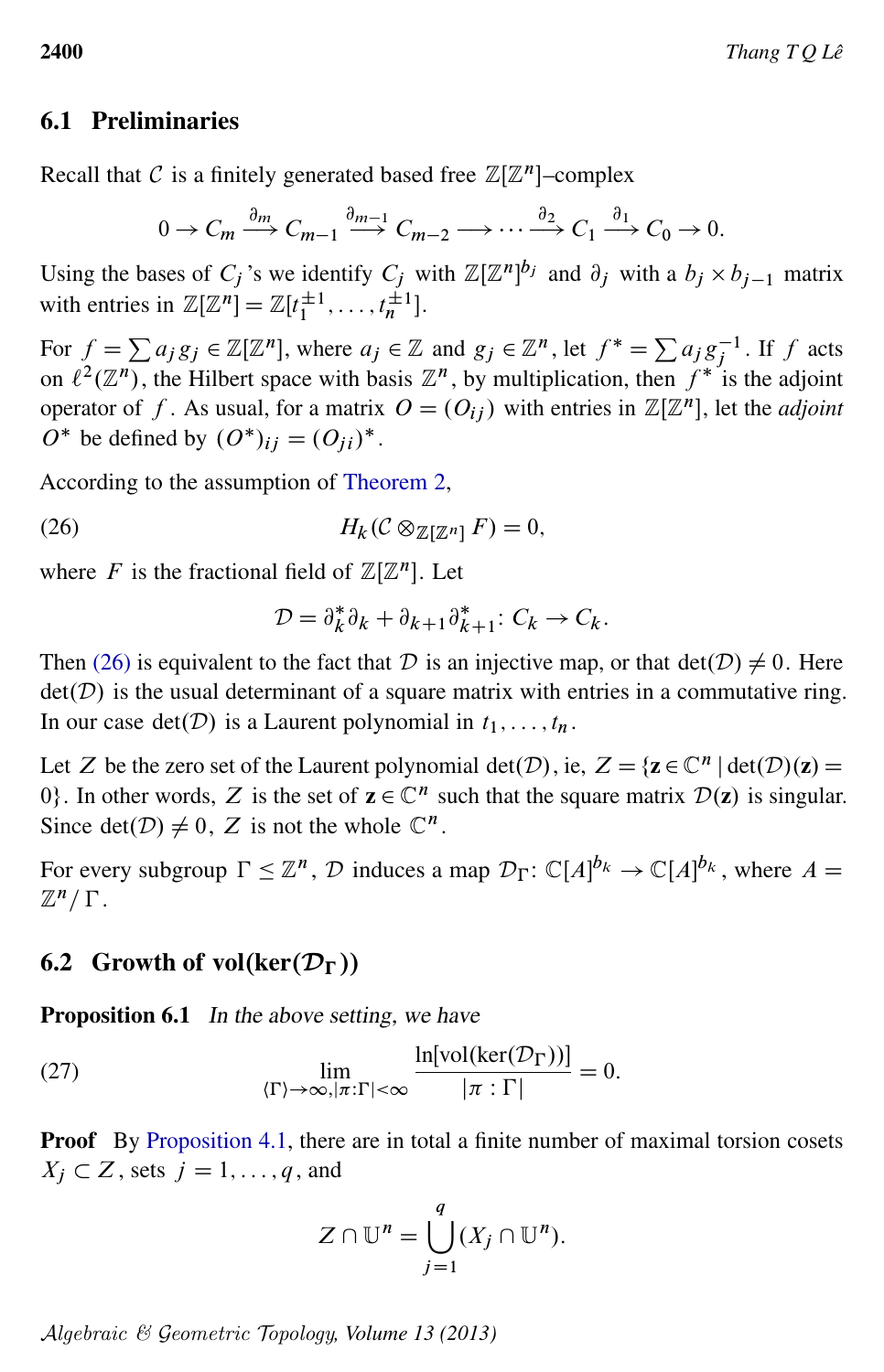Since  $Z \neq \mathbb{C}^n$ , none of the lattices associated to the torsion cosets  $X_j$  is trivial.

Because Z is defined over  $\mathbb Q$ , any Galois conjugate of  $X_i$  is also a maximal torsion coset in Z, ie, among  $\{X_1, \ldots, X_q\}$ .

Since  $G(\Gamma) \subset \mathbb{U}^n$ , one has

$$
Z \cap G(\Gamma) = (Z \cap \mathbb{U}^n) \cap G(\Gamma) = \bigcup_{j=1}^q (X_j \cap \mathbb{U}^n) \cap G(\Gamma) = \bigcup_{j=1}^q (X_j \cap G(\Gamma)).
$$

Because the Galois conjugates of the  $X_i$  are among the  $X_i$ , we also have

(28) 
$$
Z \cap G(\Gamma) = \bigcup_{j=1}^{q} (cl_{\mathbb{Q}}(X_{j}) \cap G(\Gamma)).
$$

Let

<span id="page-18-1"></span>
$$
\alpha := \bigoplus_{z \in G(\Gamma) \cap Z} \mathbb{C}e_z, \qquad \alpha^{\perp} := \bigoplus_{z \in G(\Gamma) \setminus Z} \mathbb{C}e_z.
$$

Then  $\mathbb{C}[A] = \alpha \oplus \alpha^{\perp}$ , and each of  $\{\alpha, \alpha^{\perp}\}\$ is an A-subspace of  $\mathbb{C}[A]$ . The linear operator  $\mathcal{D}_{\Gamma}$  restricts to

$$
\mathcal{D}_{\Gamma,\alpha}: \alpha^{b_k} \to \alpha^{b_k}
$$
 and  $\mathcal{D}_{\Gamma,\alpha}^{\perp}: (\alpha^{\perp})^{b_k} \to (\alpha^{\perp})^{b_k}$ ,

and

<span id="page-18-2"></span>
$$
\mathcal{D}_{\Gamma}=\mathcal{D}_{\Gamma,\alpha}\oplus \mathcal{D}_{\Gamma,\alpha}^{\perp},
$$

<span id="page-18-0"></span>where

(29) 
$$
\mathcal{D}_{\Gamma,\alpha} = \bigoplus_{\mathbf{z} \in G(\Gamma) \cap Z} \mathcal{D}(\mathbf{z}), \qquad \mathcal{D}_{\Gamma,\alpha}^{\perp} = \bigoplus_{\mathbf{z} \in G(\Gamma) \setminus Z} \mathcal{D}(\mathbf{z}).
$$

When  $z \notin Z$ ,  $\mathcal{D}(z)$  is non-singular. It follows that  $\mathcal{D}_{\Gamma,\alpha}^{\perp}$  is non-singular. Hence:

(30) 
$$
\ker(\mathcal{D}_{\Gamma}) = \ker(\mathcal{D}_{\Gamma,\alpha})
$$

$$
= \bigoplus_{\mathbf{z} \in G(\Gamma) \cap Z} \ker(\mathcal{D}(\mathbf{z})) \text{ by (29)}
$$

$$
= \sum_{j=1}^{q} \left( \bigoplus_{\mathbf{z} \in cl_{\mathbb{Q}}(X_j) \cap G(\Gamma)} \ker(\mathcal{D}(\mathbf{z})) \right) \text{ by (28)}
$$

From [\(28\)](#page-18-1) we have

$$
\alpha = \sum_{j=1}^q \left[ \bigoplus_{\mathbf{z} \in G(\Gamma) \cap \text{cl}_{\mathbb{Q}}(X_j)} \mathbb{C}e_{\mathbf{z}} \right] = \sum_{j=1}^q \alpha(\Gamma, X_j),
$$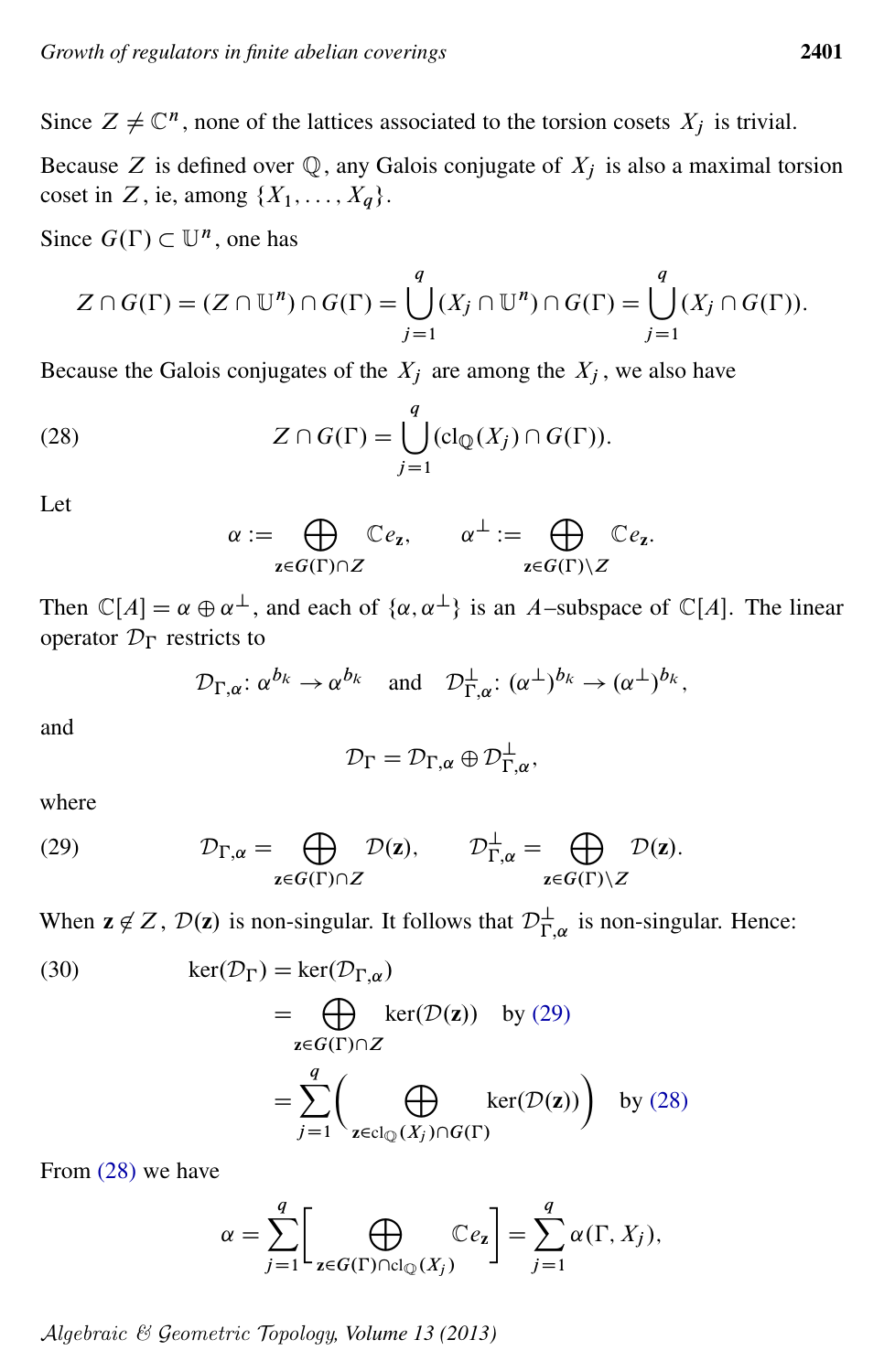where  $\alpha(\Gamma, X_i)$  is defined as in [Section 5.3.](#page-12-1) One also has

(31) 
$$
\ker(\mathcal{D}_{\Gamma,X_j}) = \bigoplus_{\mathbf{z} \in G(\Gamma) \cap \text{cl}_{\mathbb{Q}}(X_j)} \text{ker}(\mathcal{D}(\mathbf{z})).
$$

From  $(30)$  and  $(31)$ , one has

<span id="page-19-3"></span>
$$
\ker(\mathcal{D}_{\Gamma}) = \sum_{j=1}^{q} \ker(\mathcal{D}_{\Gamma,X_j}).
$$

Hence, by  $(5)$ ,

$$
\text{vol}(\text{ker}(\mathcal{D}_{\Gamma})) \le \prod_{j=1}^{q} \text{vol}(\text{ker}(\mathcal{D}_{\Gamma,X_j})).
$$

Now [\(27\)](#page-17-1) follows from the above inequality and [Proposition 5.4.](#page-16-1)

#### 6.3 Proof of [Theorem 2](#page-3-0)

Applying [Proposition 3.1](#page-7-1) to the  $\mathbb{Z}$ –complex  $\mathcal{E} = \mathcal{C}_{\Gamma}$ , we get

$$
vol(\ker(\mathcal{D}_{\Gamma})) \geq R_k(\mathcal{C}_{\Gamma})) \geq \frac{1}{\text{vol}(\ker(\mathcal{D}_{\Gamma}))}.
$$

Thus we have

$$
\frac{\ln(\text{vol}(\text{ker}(\mathcal{D}_{\Gamma})))}{|\mathbb{Z}^n:\Gamma|} \geq \frac{\ln(R_k(\mathcal{C}_{\Gamma}))}{|\mathbb{Z}^n:\Gamma|} \geq -\frac{\ln(\text{vol}(\text{ker}(\mathcal{D}_{\Gamma})))}{|\mathbb{Z}^n:\Gamma|}.
$$

By [Proposition 6.1,](#page-17-2) the limits of the two boundary terms, when  $\langle \Gamma \rangle \to \infty$  and  $\mathbb{Z}^n$ :  $|\Gamma| < \infty$ , are 0. Hence we also have

$$
\lim_{\substack{\langle \Gamma \rangle \to \infty, \\ |\mathbb{Z}^n : \Gamma| < \infty}} \frac{\ln(R_k(\Gamma))}{|\mathbb{Z}^n : \Gamma|} = 0.
$$

This completes the proof of [Theorem 2.](#page-3-0)

# References

- <span id="page-19-0"></span>[1] N Bergeron, A Venkatesh, *The asymptotic growth of torsion homology for arithmetic groups*, J. Inst. Math. Jussieu 12 (2013) 391–447 [MR3028790](http://www.ams.org/mathscinet-getitem?mr=3028790)
- <span id="page-19-1"></span>[2] D Bertrand, *Duality on tori and multiplicative dependence relations*, J. Austral. Math. Soc. Ser. A 62 (1997) 198–216 [MR1433209](http://www.ams.org/mathscinet-getitem?mr=1433209)
- <span id="page-19-2"></span>[3] B Clair, K Whyte, *[Growth of Betti numbers](http://dx.doi.org/10.1016/S0040-9383(02)00046-0)*, Topology 42 (2003) 1125–1142 [MR1978050](http://www.ams.org/mathscinet-getitem?mr=1978050)

Algebraic & Geometric Topology*, Volume 13 (2013)*

 $\Box$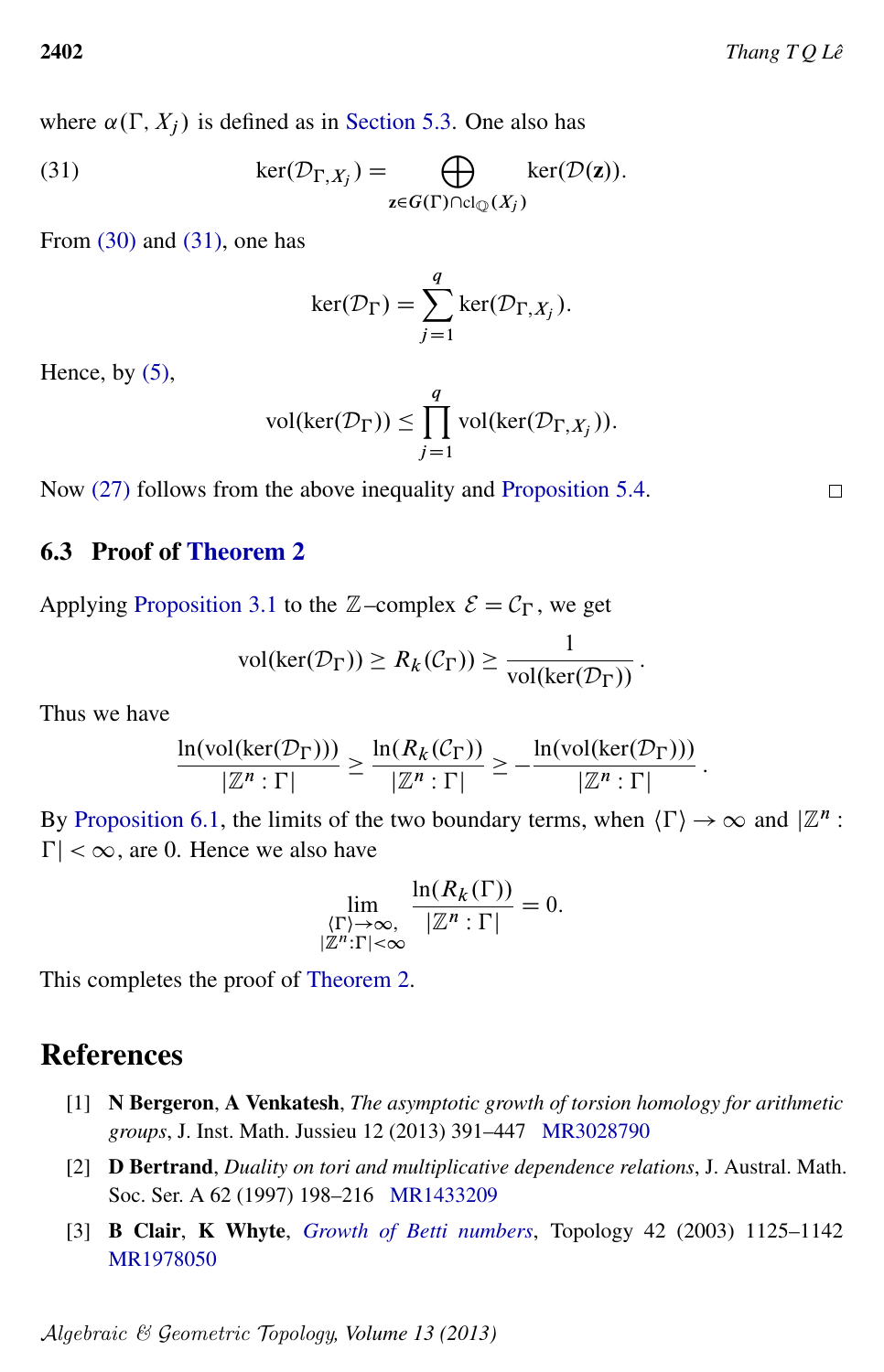- <span id="page-20-1"></span>[4] G Elek, *[Abelian coverings](http://dx.doi.org/10.1006/jfan.1996.0133)*, J. Funct. Anal. 141 (1996) 365–373 [MR1418511](http://www.ams.org/mathscinet-getitem?mr=1418511)
- <span id="page-20-7"></span>[5] S Friedl, N Jackson, *Approximations to the volume of hyperbolic knots* [arXiv:](http://arxiv.org/abs/1102.3742) [1102.3742](http://arxiv.org/abs/1102.3742)
- <span id="page-20-2"></span>[6] F González-Acuña, H Short, *Cyclic branched coverings of knots and homology spheres*, Rev. Mat. Univ. Complut. Madrid 4 (1991) 97–120 [MR1142552](http://www.ams.org/mathscinet-getitem?mr=1142552)
- <span id="page-20-9"></span>[7] J A Hillman, M Sakuma, *[On the homology of finite abelian coverings of links](http://dx.doi.org/10.4153/CMB-1997-037-9)*, Canad. Math. Bull. 40 (1997) 309–315 [MR1464839](http://www.ams.org/mathscinet-getitem?mr=1464839)
- <span id="page-20-16"></span>[8] M Laurent, *[Équations diophantiennes exponentielles](http://dx.doi.org/10.1007/BF01388597)*, Invent. Math. 78 (1984) 299–327 [MR767195](http://www.ams.org/mathscinet-getitem?mr=767195)
- <span id="page-20-6"></span>[9] T T Q Lê, *Homology torsion growth and Mahler measure*, to appear in Comment. Math. Helv. [arXiv:1010.4199](http://arxiv.org/abs/1010.4199)
- <span id="page-20-5"></span>[10] T T Q Lê, *Hyperbolic volume, Mahler measure, and homology growth*, talk at Columbia University (2009) Available at [http://www.math.columbia.edu/](http://www.math.columbia.edu/~volconf09/notes/leconf.pdf)~volconf09/ [notes/leconf.pdf](http://www.math.columbia.edu/~volconf09/notes/leconf.pdf)
- <span id="page-20-4"></span>[11] **W Lück**, *Approximating*  $L^2$ [-invariants by their finite-dimensional analogues](http://dx.doi.org/10.1007/BF01896404), Geom. Funct. Anal. 4 (1994) 455–481 [MR1280122](http://www.ams.org/mathscinet-getitem?mr=1280122)
- <span id="page-20-0"></span>[12] **W Lück**,  $L^2$ -invariants: theory and applications to geometry and K-theory, Ergeb. Math. Grenzgeb. 44, Springer, Berlin (2002) [MR1926649](http://www.ams.org/mathscinet-getitem?mr=1926649)
- <span id="page-20-10"></span>[13] J P Mayberry, K Murasugi, *[Torsion-groups of abelian coverings of links](http://dx.doi.org/10.2307/1998756)*, Trans. Amer. Math. Soc. 271 (1982) 143–173 [MR648083](http://www.ams.org/mathscinet-getitem?mr=648083)
- <span id="page-20-13"></span>[14] J W Milnor, *Infinite cyclic coverings*, from: "Conference on the Topology of Manifolds", (J G Hocking, editor), Prindle, Weber & Schmidt, Boston (1968)  $115-133$ [MR0242163](http://www.ams.org/mathscinet-getitem?mr=0242163)
- <span id="page-20-11"></span>[15] J Porti, *[Mayberry–Murasugi's formula for links in homology 3-spheres](http://dx.doi.org/10.1090/S0002-9939-04-07458-1)*, Proc. Amer. Math. Soc. 132 (2004) 3423–3431 [MR2073320](http://www.ams.org/mathscinet-getitem?mr=2073320)
- <span id="page-20-12"></span>[16] J Raimbault, *[Exponential growth of torsion in abelian coverings](http://dx.doi.org/10.2140/agt.2012.12.1331)*, Algebr. Geom. Topol. 12 (2012) 1331–1372 [MR2966689](http://www.ams.org/mathscinet-getitem?mr=2966689)
- <span id="page-20-3"></span>[17] R Riley, *[Growth of order of homology of cyclic branched covers of knots](http://dx.doi.org/10.1112/blms/22.3.287)*, Bull. London Math. Soc. 22 (1990) 287–297 [MR1041145](http://www.ams.org/mathscinet-getitem?mr=1041145)
- <span id="page-20-15"></span>[18] **W Schmidt**, *[Heights of points on subvarieties of](http://dx.doi.org/10.1090/conm/210/02786)*  $\mathbf{G}_m^n$ , from: "Number theory", (VK) Murty, M Waldschmidt, editors), Contemp. Math. 210, Amer. Math. Soc., Providence, RI (1998) 97–99 [MR1478487](http://www.ams.org/mathscinet-getitem?mr=1478487)
- <span id="page-20-14"></span>[19] J-P Serre, *Linear representations of finite groups*, Graduate Texts in Mathematics 42, Springer, New York (1977) [MR0450380](http://www.ams.org/mathscinet-getitem?mr=0450380)
- <span id="page-20-8"></span>[20] D S Silver, S G Williams, *[Mahler measure, links and homology growth](http://dx.doi.org/10.1016/S0040-9383(01)00014-3)*, Topology 41 (2002) 979–991 [MR1923995](http://www.ams.org/mathscinet-getitem?mr=1923995)